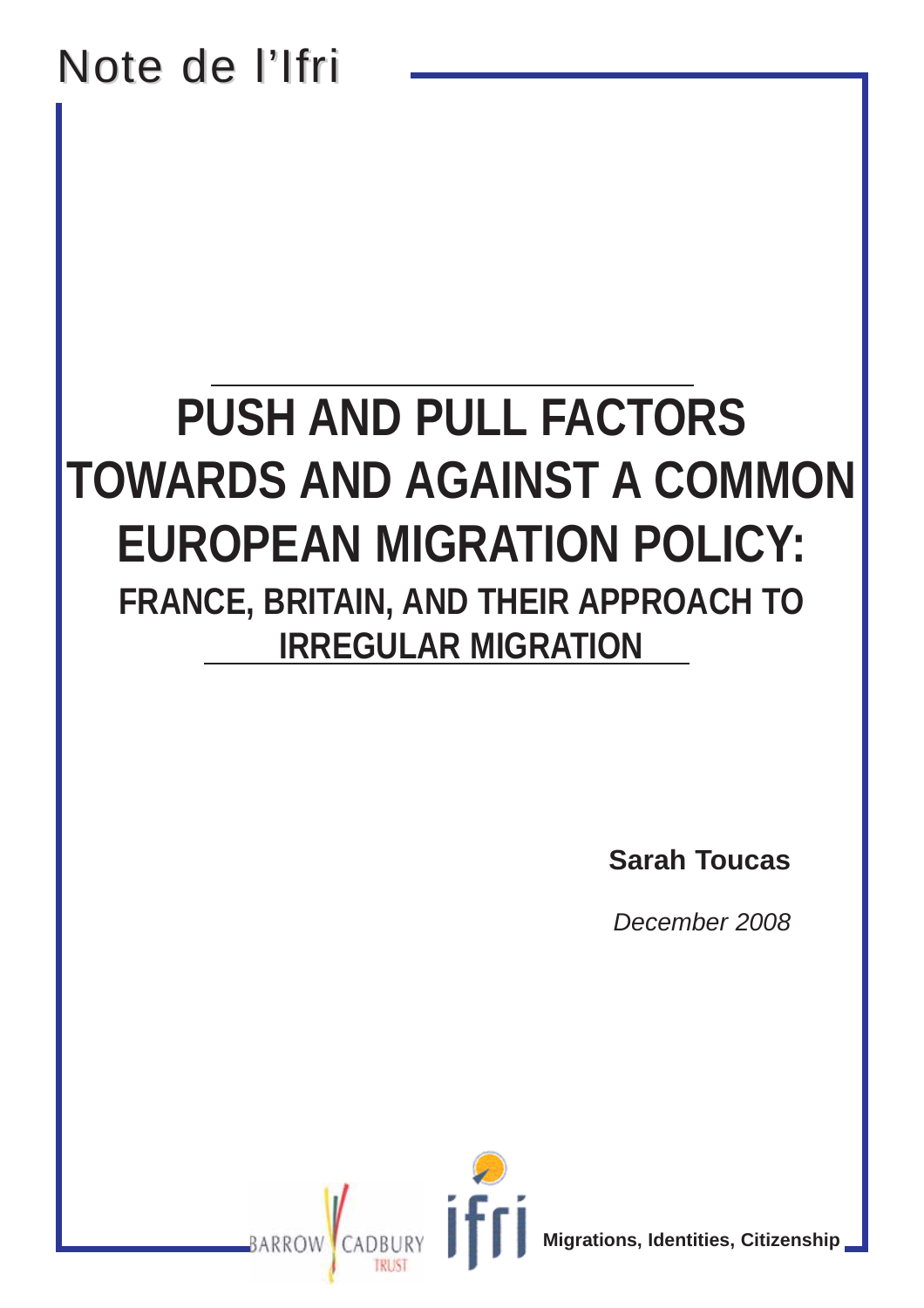The Institut Français des Relations Internationales (Ifri) is a research center and a forum for debate on major international political and economic issues. Headed by Thierry de Montbrial since its founding in 1979, Ifri is a non-governmental and a non-profit organization.

As an independent think tank, Ifri sets its own research agenda, publishing its findings regularly for a global audience.

Using an interdisciplinary approach, Ifri brings together political and economic decision-makers, researchers and internationally renowned experts to animate its debate and research activities.

With offices in Paris and Brussels, Ifri stands out as one of the rare French think tanks to have positioned itself at the very heart of European debate.

*The opinions expressed in this text are the responsibility of the author alone*.

#### ISBN: 978-2-86592-439-4 © All rights reserved, Ifri, 2008

IFRI

27 RUE DE LA PROCESSION 75740 PARIS CEDEX 15 - FRANCE TÉL. : 33 (0)1 40 61 60 00 FAX: 33 (0)1 40 61 60 60 Email: ifri@ifri.org

IFRI-BRUSSELS RUE MARIE-THÉRÈSE, 21 1000 - BRUSSELS, BELGIUM TÉL. : 00 + (32) 2 238 51 10 Email: bruxelles@ifri.org

WEBSITE: www.ifri.org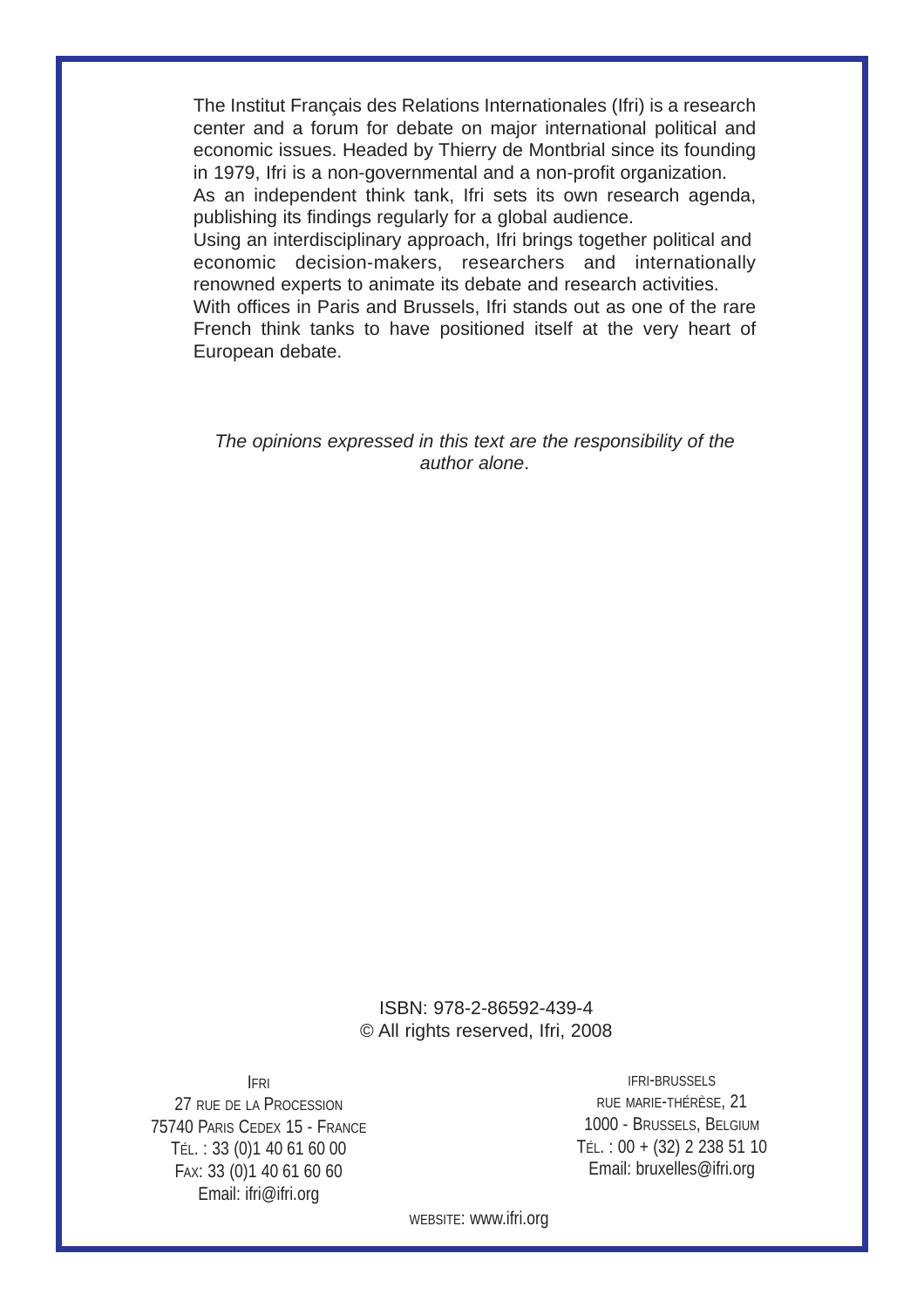# **Contents**

| NUMERICAL SIGNIFICANCE VS. POLITICAL SIGNIFICANCE? 6                             |  |
|----------------------------------------------------------------------------------|--|
| HOW IS IRREGULAR MIGRATION ADDRESSED CURRENTLY?  8                               |  |
|                                                                                  |  |
|                                                                                  |  |
|                                                                                  |  |
|                                                                                  |  |
|                                                                                  |  |
|                                                                                  |  |
|                                                                                  |  |
| <b>AT WHAT COST</b><br>ARE CURRENT IRREGULAR MIGRATION POLICIES IMPLEMENTED?  15 |  |
|                                                                                  |  |
|                                                                                  |  |
|                                                                                  |  |
|                                                                                  |  |
|                                                                                  |  |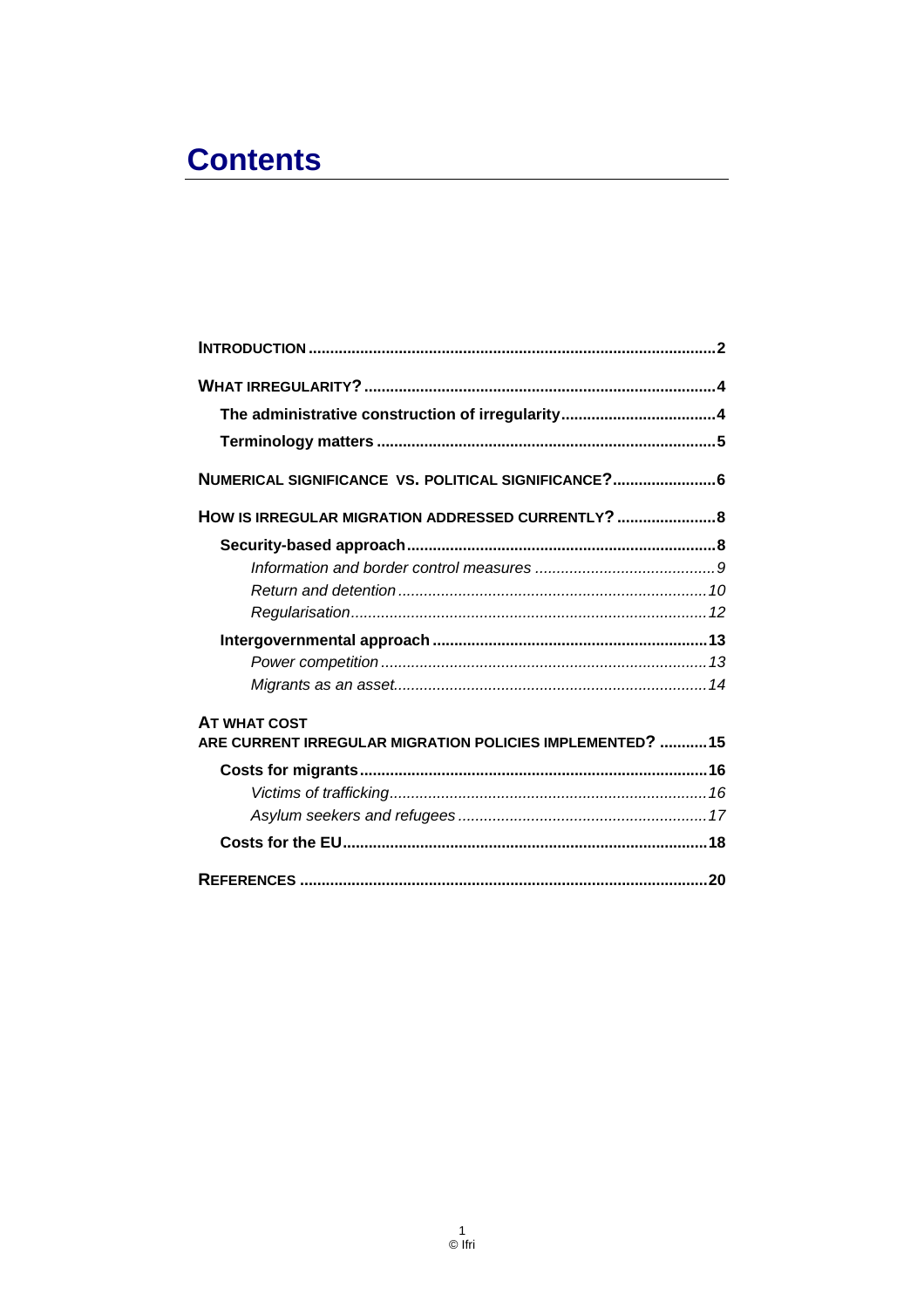

## **Introduction**

The agreement on a European Pact on Immigration and Asylum<sup>1</sup>, the vote of the "Return Directive"<sup>2</sup>, the adoption of the Points Based System in the UK, and the six laws on immigration and asylum in France<sup>3</sup> all put forward a managerial approach to immigration, that openly attracts skilled workers and investors, whilst filtering less attractive candidates to immigration (like family-related migrants, asylum seekers and, of course), and the fight against irregular immigration<sup>4</sup>.

In relation to migrants in an irregular situation, selective migration policies pose two main problems, that are intertwined. Firstly, current approaches do not take irregular migrants as a starting point for reflection. Instead, two main logics influence French, British and European immigration policies: security and profit. Significant numbers of deaths and violations of human rights –and notably, the right to asylum– directly resulted from such rationale. Secondly, the adoption of the "Return Directive" showed that in spite of the new role of the Parliament in immigration matters, 5 intergovernmental policies

*Sarah Toucas is a PhD candidate, Sciences-Po.*

<sup>1</sup> On 25 September 2008, in Cannes, the Justice and Home Affairs Council agreed on the final version of The European Pact on Immigration and Asylum. The European Council formally adopted the Pact on 16 October 2008 in Brussels.

<sup>2 (</sup>COM(2005)0391 – C6-0266/2005 – 2005/0167(COD)) 'on the proposal for a directive of the European Parliament and of the Council on common standards and procedures in Member States for returning illegally staying third-country nationals'. The draft directive was adopted by Parliament by 369 votes to 197 with 106 abstentions, on June 18, 2008.

<sup>3</sup> Law on asylum, of 10/12/2003; Law on residence permits and citizenship, of 26/11/2003; Law on the expulsion of irregular migrants, of 26/07/2004; Law on immigration and integration, of 24/07/2006 Law on the management of immigration, on integration and asylum of 20/11/2007.

In the background of selective migration policies are population ageing projections showing that from 2030 in Europe, the lack of a work force will have to be counterbalanced by immigration, to ensure that taxes are paid, that the ageing population is cared for, and that European countries remain competitive on the world scene. The first report published on the matter was a 2000 UN Population Division of the Department of Economic and Social Affairs (DESA) report titled 'Replacement Migration: Is it a Solution to Declining and Ageing Populations?'

<sup>5</sup> In the case law C-133/06 opposing the European Parliament and the Council, the Court of Justice decided, on the 6th of May 2008, in favour of the European Parliament. The Court annulled clauses contained in the EU directive 2005/85/CE dealing with the minimum standards on procedures in member states for granting and withdrawing refugee status. Whilst the European Parliament used to only be consulted according to the previous directive, this judgement granted him a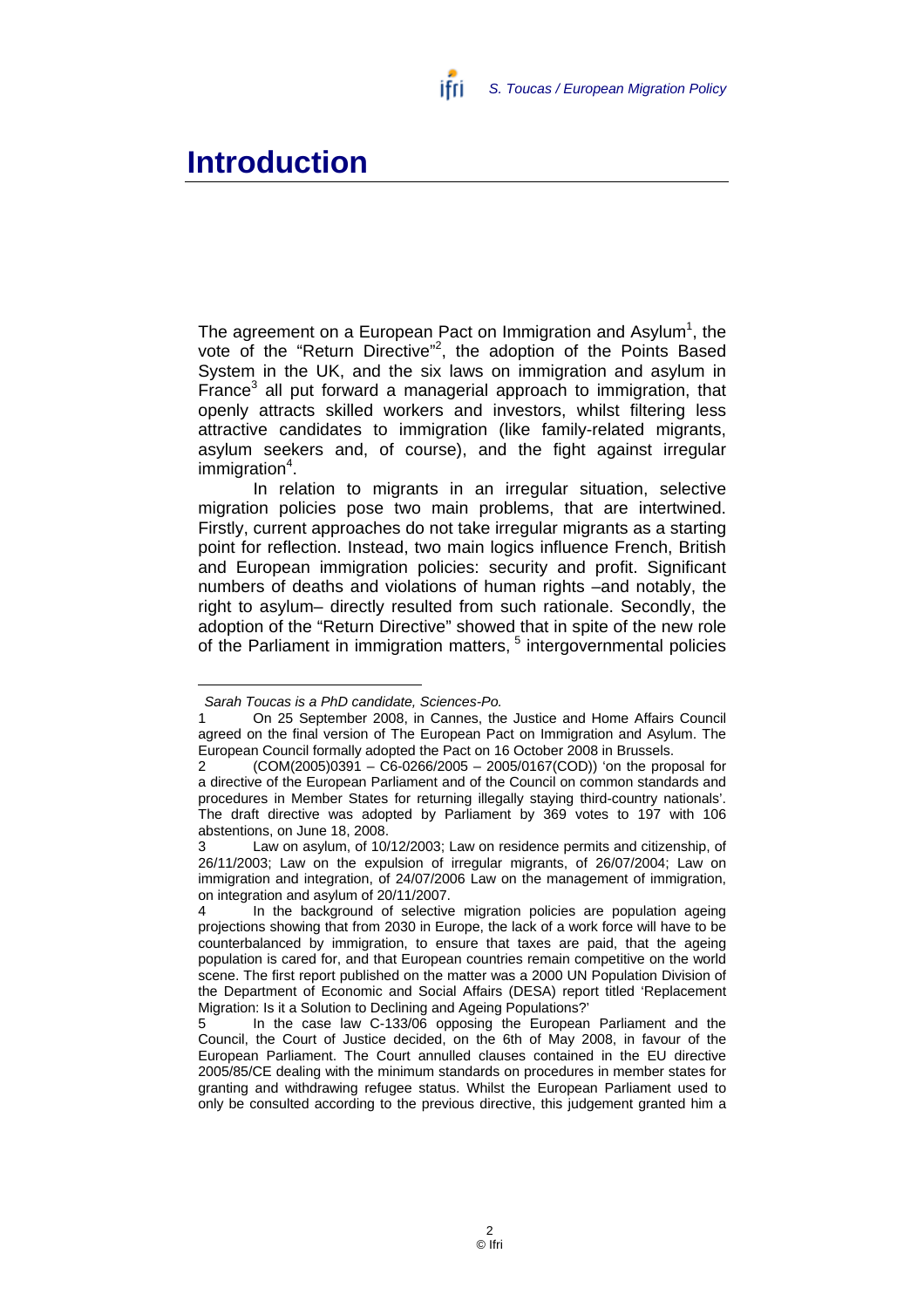and practices are still being pushed forward, under the cover of "common immigration policies". Intergovernmental migration policies rest on –and reinforce, through the co-development approach notably– the basic distinction between "third-countries" and EU Member States. Third-countries are fixed into the role of "sending states", whilst EU Member States are presented as "receiving states".<sup>6</sup> Intergovernmental policies also contribute to perpetuate the essential disparities between Member States. Essential disparities are in turn presented as inescapably blocking any further step towards a common migration policy. Whilst new Eastern European Members are countries of emigration (apart from Slovenia)<sup>7</sup>, Southern European countries actually need migrant workers to fill employment gaps in certain sectors (like the health and aged care sector, construction work, or the agricultural sector). However, are these formal, quantitative differences really insurmountable? Do they really hinder the creation of a common migration policy? Divergences amongst Member States were illustrated over the Summer, when the President of the Spanish Government Jose Luis Rodriguez Zapatero opposed the "integration contracts" and the ban on large-scale regularisation that were proposed by France<sup>8</sup>. Is it that integration issues, that are methodically set aside by governments, are actually the corner stone of current debates on irregular migration?

news/6976/7010/>

real co-legislator power, on equal footing with the Council. The establishment of the list of 'safe countries of origin' now falls under the co-decision procedure.

<sup>6</sup> See for example, the President of Bolivia, Evo Morales's discourse. Available at: <www.mediapart.fr/club/blog/la-redactionmediapart/120608/la-directive-retour-est-une-directivede-la-honte-par-evo-mo>.

Since 2004, the rate of increase in the number of foreigners moving to Slovenia has been at around 50% per year. In 2007, Slovenia saw a 127.4% net migration growth in comparison to 2006 figures. Slovenia ranks third amongst the 27 EU member states in terms of net migration growth, after the Czech Republic (141.8%) and Denmark (131.7%). Amongst the 29.193 people who migrated to Slovenia in 2007, only a minority (1,689 people) was Slovenian citizens. Most migrants (27,504 people) were foreigners coming from the countries that emerged from the former Yugoslavia, mainly Bosnia-Herzegovina and Serbia. See, Republic of Slovenia, Government Communication Office, Available at: <www.ukom.gov.si/eng/slovenia/publications/slovenia-

<sup>8</sup> See: *Le Monde*, 29 June 2008, 'Faux départ pour le Pacte sur l'immigration à Saragosse'.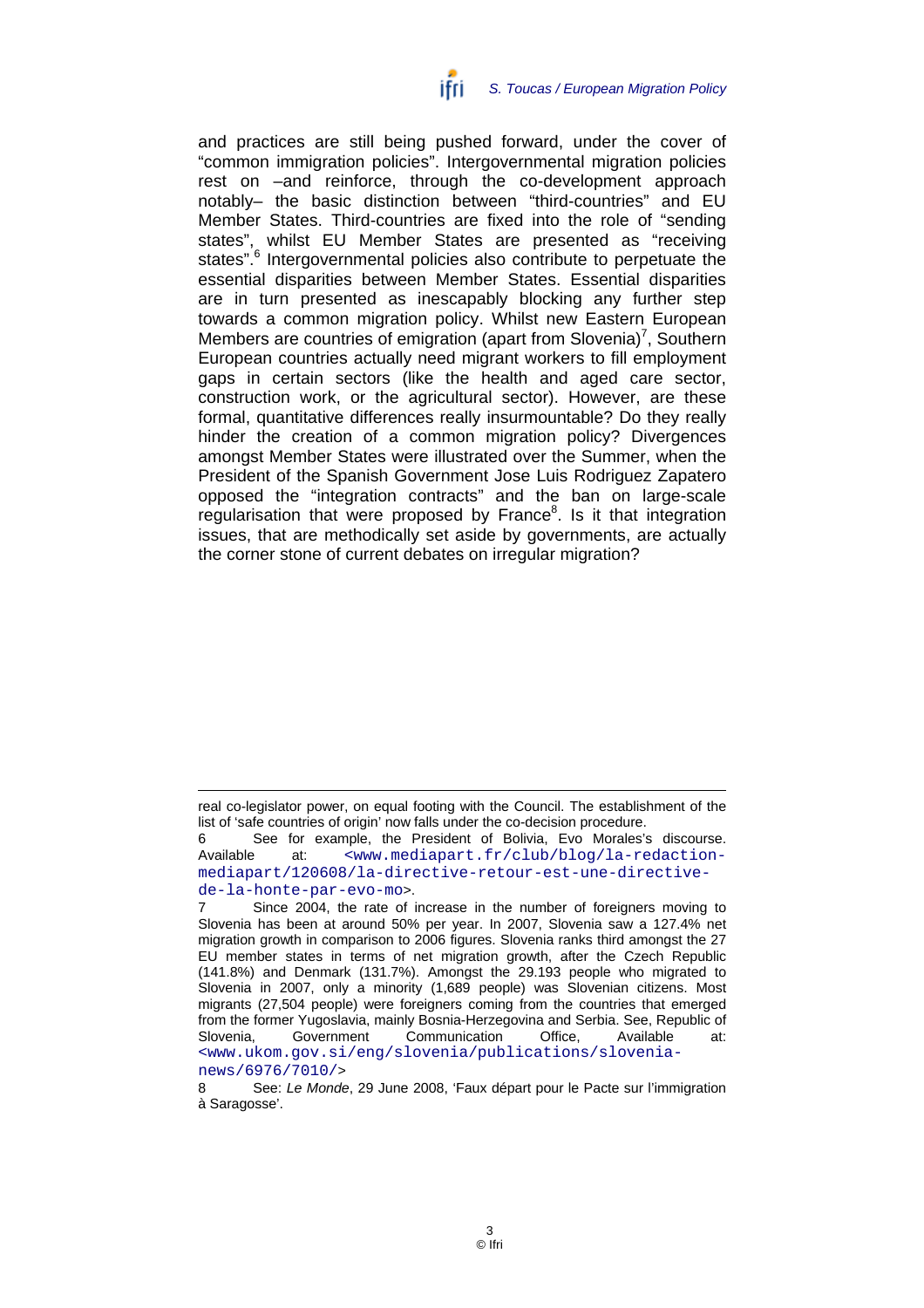

# **What irregularity?**

Following the Italian Interior Minister, Roberto Maroni's proposition that an irregular immigration status be considered an aggravating circumstance when being judged for a crime, $9$  and considering the latest version of the European Pact on Immigration and Asylum, which opposes "legal migration" (which is to be "organised") to "illegal immigration" and "illegal immigrants" (that are to be fought), it is very important to deconstruct discourses on "illegality".

## *The administrative construction of irregularity*

Amongst the different routes that may lead to an irregular status, irregular modes of entrance (a person may be smuggled or trafficked into a country) are the most talked about by politicians and in the media. However, irregular stay (for example, overstaying a visa, working on a tourist visa, working longer hours than permitted on a student visa, being a migrant worker from an EU accession country and not signing up to the Worker Registration Scheme when working in the UK) is the most common route to living/working "illegally" in France or in the UK.

Therefore, it is obvious that most migrants in an irregular situation have not committed a criminal offence, but rather an administrative in-fringement. Furthermore, some workers arriving with valid work per-mits can fall into undocumented status because of their employer's confusion or inaction, or because of discretionary decisions by national Immigration Services. Many migrants might be unaware of their unauthorised status, notably because of complex rules of procedure, or for example, because they are unaware that they have crossed a border (for example, this has been the case with the free travel area between Northern Ireland and the Republic of

 $\overline{a}$ 9 The proposal was raised over the summer 2008 and immediately condemned, notably by the Spanish government, the UN and the Vatican. The emergency decree issued by the Berlusconi government proposes that whilst being in Italy illegally is not a crime in itself, it should be considered an aggravating circumstance if a crime is committed. In that sense, the decree introduces parallel legislation for illegal immigrants. "The question of whether this infringes European law is currently being examined in Brussels" (Parliamentary Assembly, Doc. 11756, 14 October 2008. 'The situation of immigrants and asylum seekers in Southern Europe' Motion for a resolution presented by Mr Wodarg and others. Available at: <assembly.coe.int/Documents/WorkingDocs/Doc08/EDOC11756. pdf >).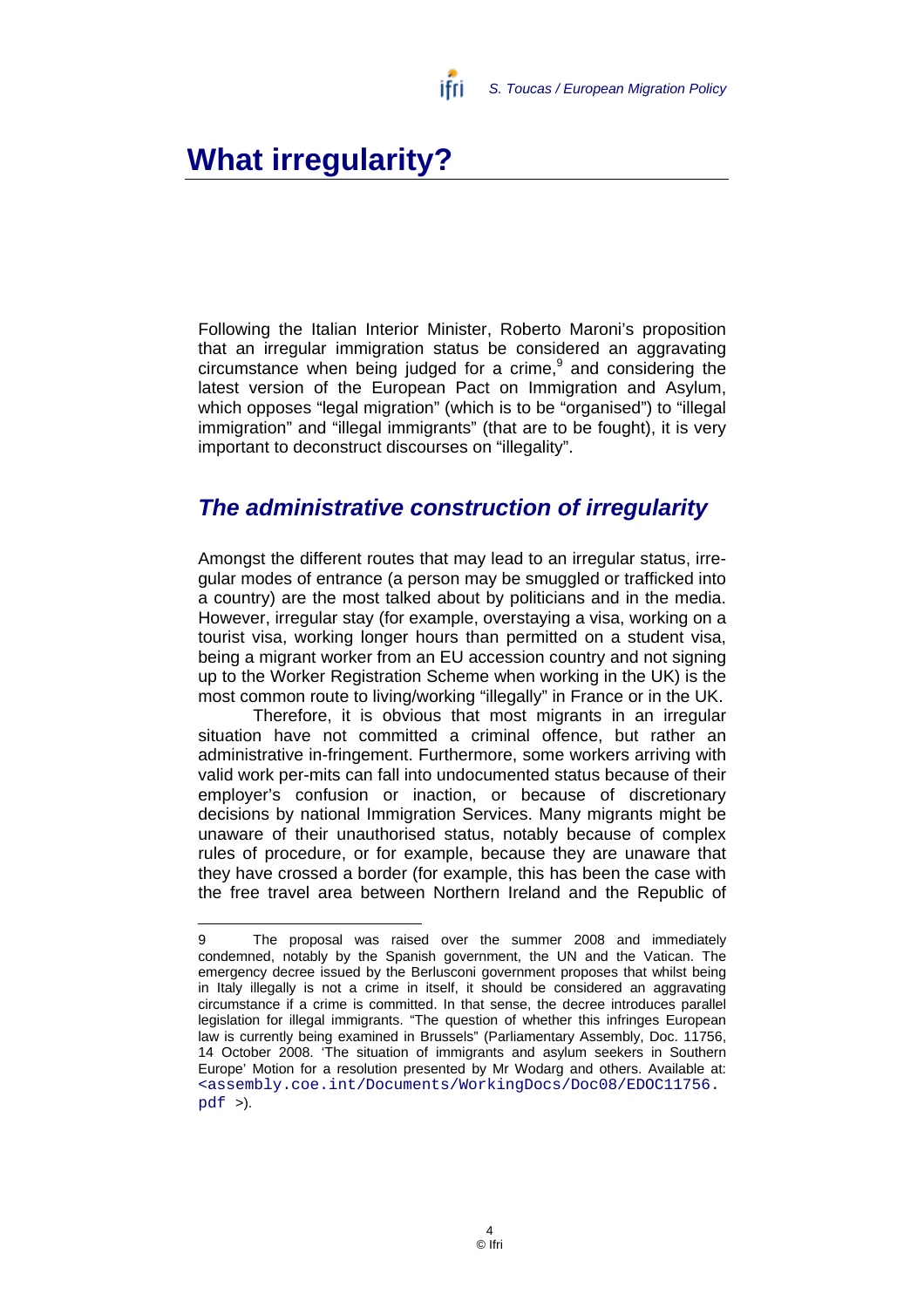Ireland). Immigration status is not static, and the terminology chosen to talk about migrants in an irregular situation should illustrate this fact.

### *Terminology matters*

The use of the term "illegal" has been criticised by several organisations (amongst which the ILO and the Council of Europe) as implying the commitment of a criminal offence<sup>10</sup>. The term "undocumented" (used for example by the International Organisation for Migration-IOM) has also been criticised as some of the migrants in an irregular situation do have documents allowing them to be in a country whilst not being entitled to work (MRCI, 2007). "Irregular migrants" is seen as the most politically correct term, and is used by most NGOs working with migrants. However, the Migrants Right Centre Ireland (MRCI) did emphasise that "an individual person cannot be irregular, but rather be in an irregular situation" (MRCI, 2007:17). Because it implies that immigration status is not static, Ruhs and Anderson's concept of a "spectrum of compliance" seems to be the most appropriate to talk about migrants in an irregular situation: "Compliant migrants are legally resident and working in full compliance with the conditions of their immigration status. Non-compliant migrants are those without the rights to reside in the host country. Semi-compliance indicates a situation where a migrant is legally resident but working in violation of some or all of the conditions" (e.g. the spouse-dependant of a work permit holder -legally entitled to residence- who works without a permit) (Ruhs and Anderson, 2006:2).

Indeed, "irregularity" is a social construct: "migration only becomes irregular because politics and law declare certain migration undesired and irregular (…). Irregular migration ultimately is a legal, political and social construct" (Duvel, 2008). To explain the persisting problem of irregular migration, it might therefore be a good idea to shift the focus from irregularity to migration policy, and ask whether migration policy itself is a root cause of the problem?

Indeed, irregular migration policy both builds such a construct, and rests on it to legitimise restrictive measures. In particular, such a construct is used to justify no-regularisation policies, as it seems more obvious to return "stocks"<sup>11</sup> of migrants frozen into "illegality" than to regularise them, which would imply creating once more a new legal category.

<sup>10</sup> See UN Special Rapporteur on the Rights of Non-Citizens (E/CN. 4/Sub. 2/2003/23 Para. 29).

<sup>11</sup> Koser (2005:6) noted that, "Irregular flows pose challenges of control and management, as well as concern for the safety and dignity of migrants on the move. In contrast the political response to irregular stocks tend to focus either on channels for their regularisation or their removal".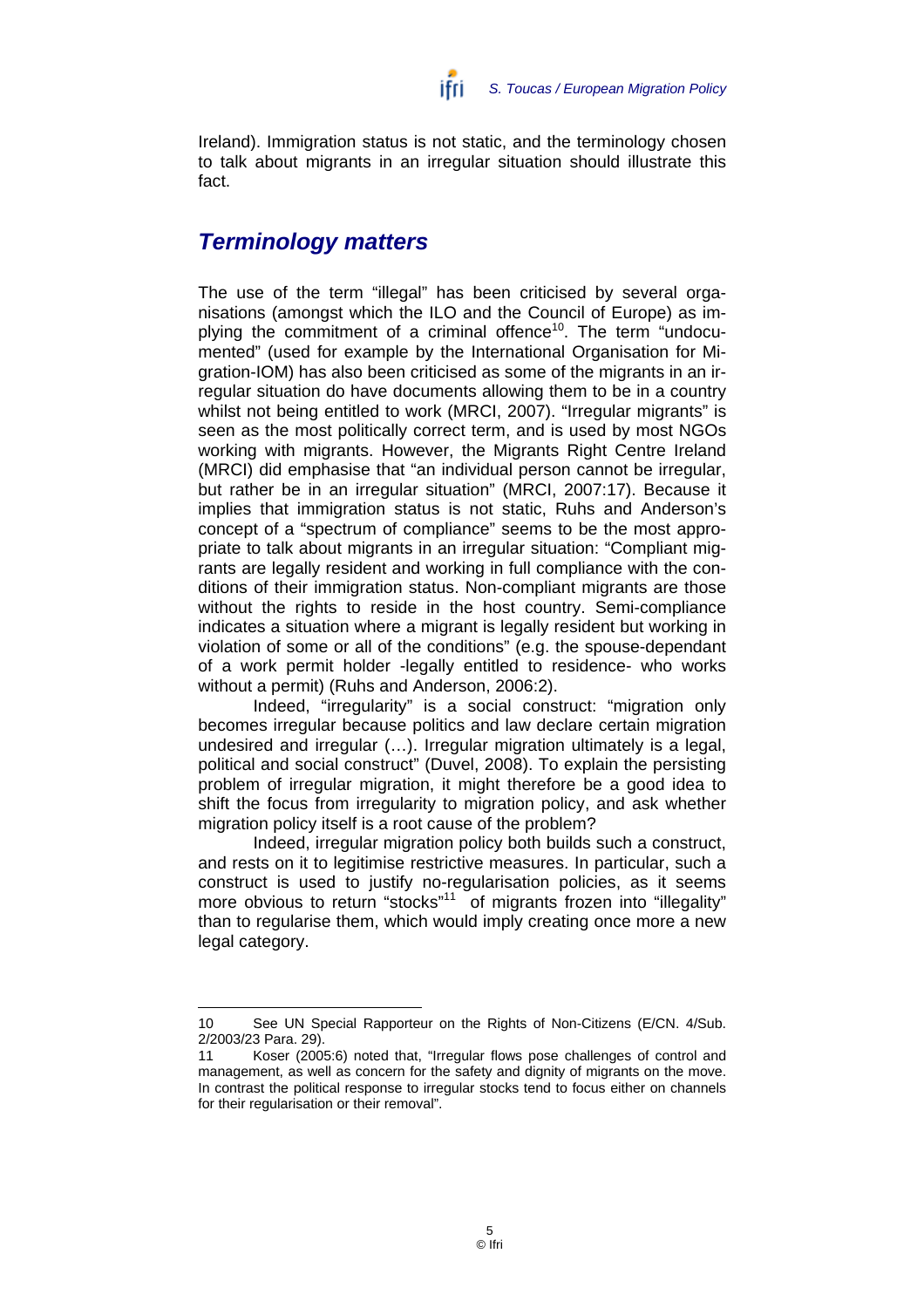# **Numerical significance vs. political significance?**

Official data on irregular migration is way outdated and often underestimated. 12 Above all, estimates can usually *not* accurately be compared between states or over time (Koser, 2005). They do confirm, however, that most migration is regular.

ifri

In 2007, an estimated 5.5 million irregular migrants were living in the **European Union** alone, and a further 8 million irregular migrants were living in the Russian Federation.<sup>13</sup> During that same year, around 51,000 migrants were thought to have arrived by boat in Italy, Spain, Greece and Malta. This represented a massive increase from 2000, when it was estimated that between 400 000 and 500 000 illegal migrants entered the EU each year, and that around 3 million persons were residing irregularly in Europe, and especially in southern Europe (Italy, Greece, Portugal, Spain) and Germany.<sup>14</sup>

In **France** in 2006, between 200,000 and 400,000 irregular migrants were living on the territory. This meant that each year, "inflows" of irregular migrants amounted to 80,000-100,000 people (Sénat, 2006). These figures roughly corresponded 1998 estimates.

In the **UK**, official data on irregular migrants is more outdated, and it does not include the number of asylum seekers whose application was at the time being processed. It shows that in April 2001, between 310,000 and 570,000 "unauthorised migrants" (including foreigners who entered the country clandestinely, people who overstayed visas, and failed asylum-seekers who had not left) were living in the UK (The Home Office, 2005).<sup>15</sup> At the end of March 2005, Migration Watch estimated that the unauthorised migrant population "stock" amounted to 515,000 - 870,000 people, with a central estimate of roughly 670,000.16 More recent figures were

 $\overline{a}$ 12 The European Migration Network was established in 2002-2003 to provide 'a common analysis of migratory phenomena in all their aspects'. Its mission was extended in 2008 (Council decision of 14 May 2008, JOUE of 21/05/2008).

<sup>13</sup> Council of Europe, Resolution 1568 (2007), 'Regularisation programmes for irregular migrants'.

<sup>14</sup> Council of Europe, Recommendation 1467 (2000), 'Clandestine immigration and the fight against traffickers'.

<sup>15</sup> These figures were obtained using the Residual Method. At the time, the central estimate (a total of 430,000 unauthorised migrants) represented 0.7% of the total UK population of 59 million (Woodbridge 2005).

<sup>16</sup> As opposed to the Home Office, Migration Watch took into account UK-born dependent children of unauthorised migrants, and adding to previous data the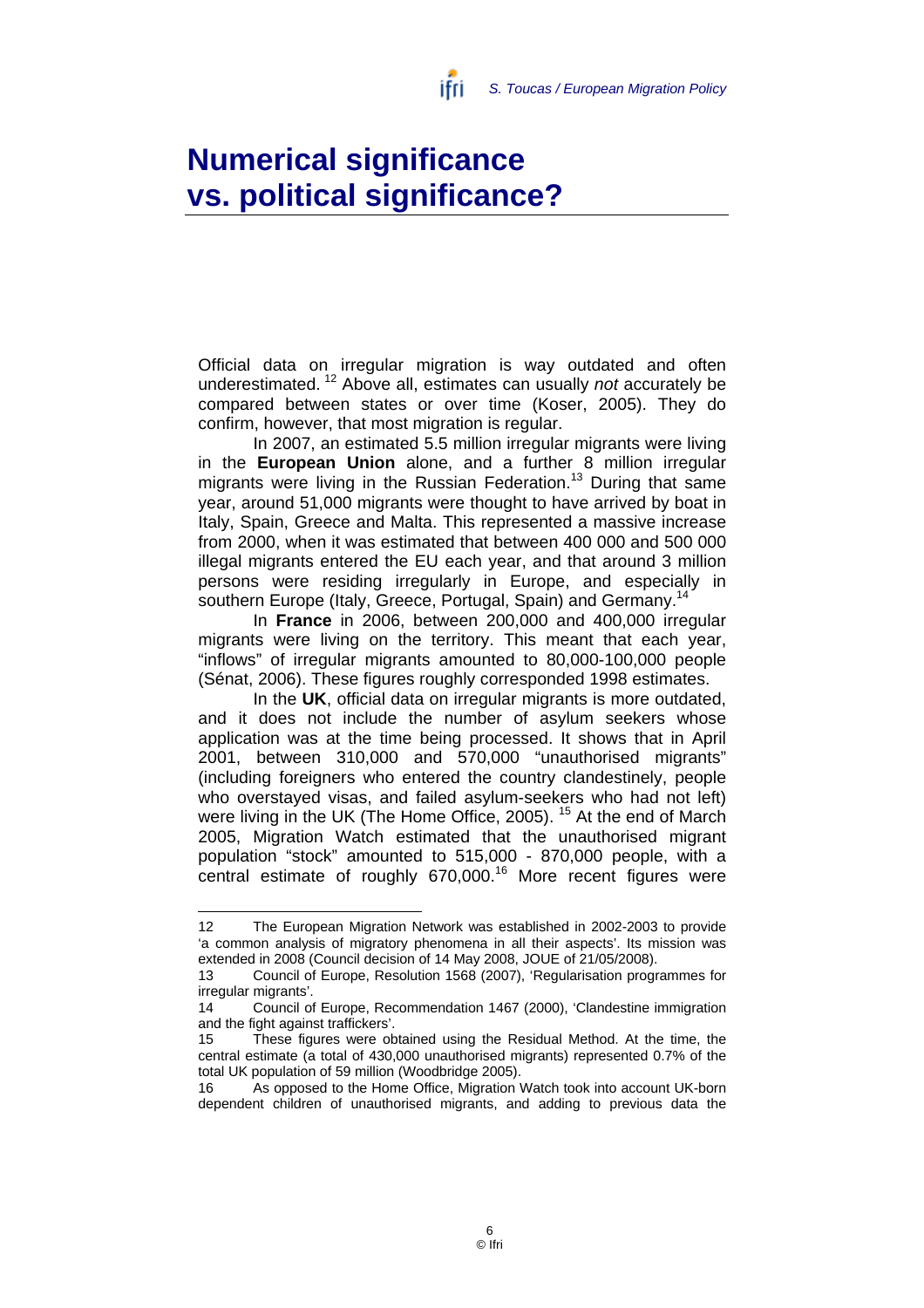provided on the number of failed asylum seekers in the UK. In 2007, an estimated 16,800 people became failed asylum seekers (including dependants). Numbers had decreased since 2006, when 20,900 people were refused asylum. In 2007, a total of 13,705 asylum seekers (including dependants) were removed or departed voluntarily. This was 25% less than in 2006 (Home Office, 2007).

Ongoing debates on the return of irregular migrants have obscured a very important fact: irregular migrants represent only about 0.8% of the total number of migrants entering the European territory. As explained by Koser (2005:10), "wrapped up in the argument that irregular migration threatens state sovereignty is the perception that states are, or risk, being "flooded" or overwhelmed by enormous numbers of irregular migrants. In reality (…) the political significance of irregular migration generally outweighs its numerical significance."

Allowing that policy makers use certain types of figures to legitimise their policies, some NGOs working with migrants decided to produce data on the number of deaths and disappearances of migrants in an irregular situation, rather than on the estimated number of irregular residents or workers. A list of the documented deaths and disappearances that can be put down to implementation measures of ongoing immigration policies ("border militarization, asylum laws, accommodation, detention policy, deportation, carrier sanctions…") showed that between 1 January 1993 and 6 May 2008, a total of 11,105 people died or disappeared throughout Europe (UNITED,  $2008$ )<sup>17</sup>. Amongst the causes of death, drowning seems to be the most frequent. Segregated figures showed that between December 2003 and December 2006, around 3,000 people died at European external borders and in Europe, which compares to 3,777 deaths between 1993 and 2004.

number of failed asylum seekers for the period May 2001- March 2005 (+190,000 to 218,000).

<sup>17</sup> See: <www.unitedagainstracism.org/>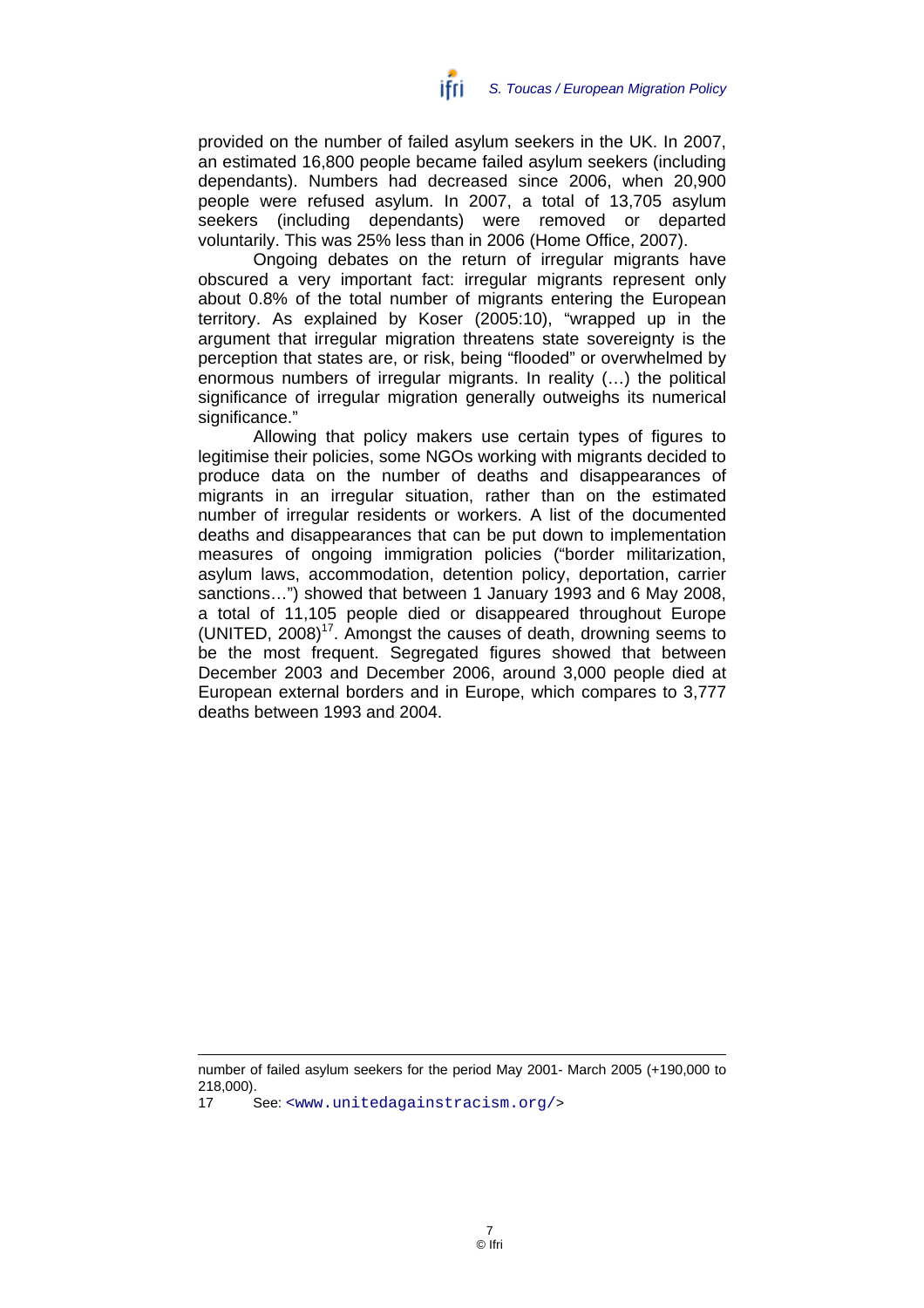

# **How is irregular migration addressed currently?**

Migration policy expresses the will of a state to control-, and ultimately benefit from the phenomenon of migration. Unlike legal migration policies that are still decided at the national level, irregular migration policies are common to Member States of the Schengen Area. <sup>18</sup> Up until now, irregular migration has been addressed through an intergovernmental prism, which seems to be conducive to a particular securitarian perspective.

## *Security-based approach*

Whilst the First Action Plan (for 1999-2004) that was agreed at the Tampere European Council (14-15 October 1999) focused on "integrating" immigrant populations, the Second Action Plan (for 2005-2009) set out during the Hague European Council (2004) focused on the control of migration flows, and on the fight against transnational crime and terrorism. Such a shift from integrative to restrictive policies was analysed as a counterpart to the high numbers of asylum applications that were made throughout the 1990s, and as a direct reaction to 9/11 (Wihtol de Wenden 2007; Guiraudon 2008; Carrera and Guild 2008<sup>19</sup>). Restrictive policies against migrants in an irregular situation consist in border control programmes, "voluntary return", and detention practices rather than regularisation campaigns that imply investing in heavier and longer-term integration policies.

 18 The Schengen Agreement was signed 14 June 1985, and was implemented through the Schengen Convention of 19 June 1990, and subsequent implementation measures. These texts together are known as Schengen 'acquis', which any state willing to enter the EU must adopt as a whole.

Carrera and Guild (2008) quote the Hague Programme section on 'Strengthening Freedom' (2004), adding emphasis: "the European council requests the Council to examine how to maximise the effectiveness and interoperability of EU information systems in tackling illegal immigration and improving border controls as well as the management of these systems on the basis of a communication by the Commission on the interoperability between the Schengen Information System (SIS II), the Visa Information System (VIS) and EURODAC to be released in 2005, taking into account the need to strike the right balance between fundamental law enforcement purposes and safeguarding the fundamental rights of individuals."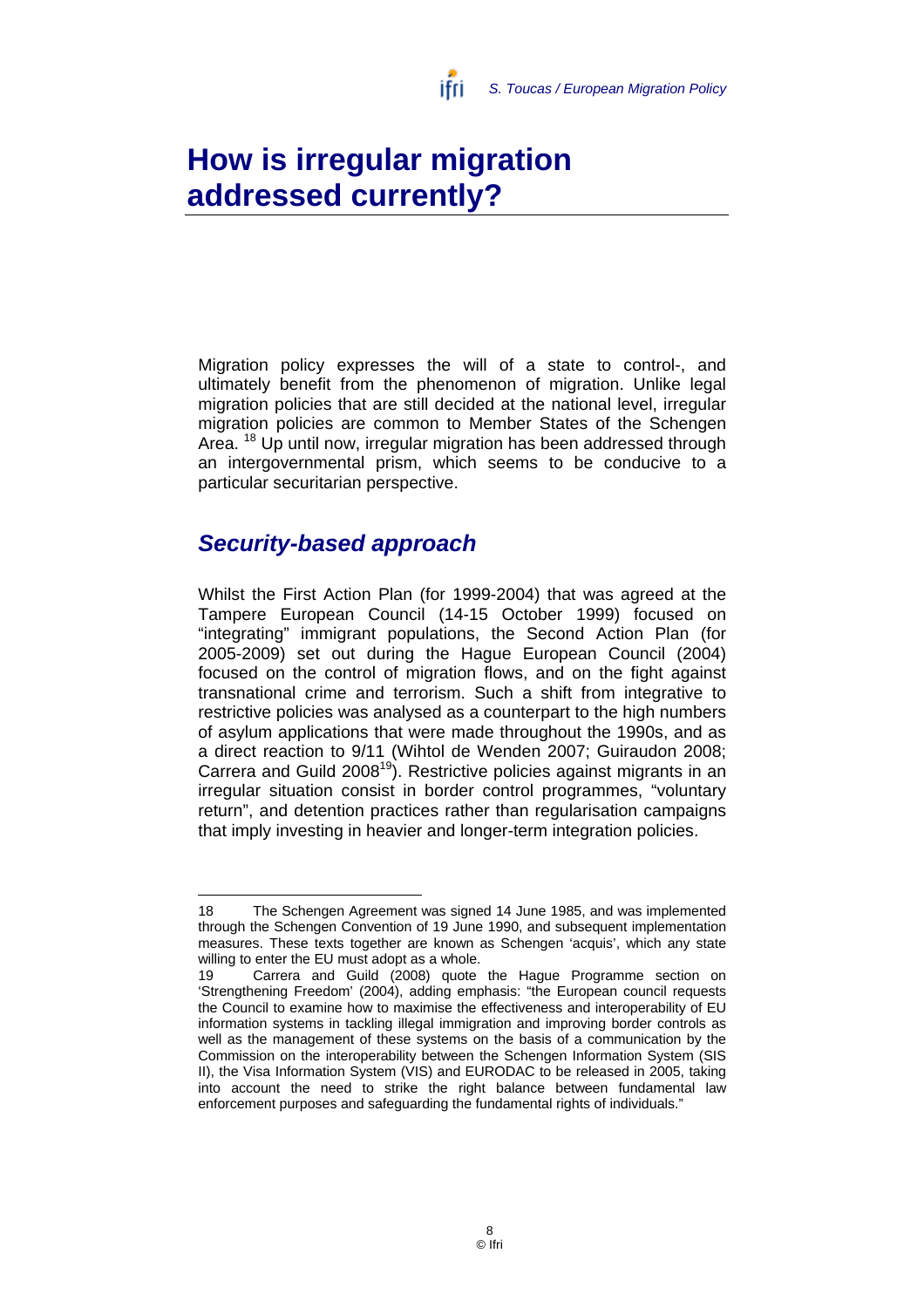

#### **Information and border control measures**

Following the Schengen agreement, a series of common control and information systems were put in place. These included: the Schengen Information System (SIS I and II); the European Agency for the Management of Operational Co-operation at the External Borders (Frontex), which organises external border management through border guards training, risk analysis, and joint return operations, as well as Rapid Border Intervention Teams (Rabit)<sup>20</sup>; the Eurodac system, which enables Member States to "determine whether an asylum applicant or a foreign national found illegally present within a Member State had previously claimed asylum in another Member State, or whether an asylum applicant entered the Union territory unlawfully", by comparing fingerprints using a computerised central database $21$ .

In addition, and most controversially, "differentiated border controls" have created lists of "safe countries" and "safe travellers", following a country-by-country risk assessment. "High-risk" countries are imposed visa requirements, although ultimately it belongs to immigration officials to make the decision for entry.<sup>22</sup> The aim being to decrease the number of applications, it seems the measures were successful as numbers decreased from 11% of global demands in 2005, to 5% in 2007 (Delouvin, 2008).

Therefore, the European Pact on Immigration and Asylum only blows in the same direction when requesting to generalise biometric visas before 2012, and to reinforce Frontex. Furthermore, although the UK and Ireland never signed up to Schengen, they share the

 $\overline{a}$ 20 Regulation (EC) No 863/2007 of the European Parliament and of the Council of 11 July 2007 establishing a mechanism for the creation of Rapid Border Intervention Teams and amending Council Regulation (EC) No 2007/2004 as regards that mechanism and regulating the tasks and powers of guest officers.

<sup>21</sup> Council Regulation No 2725/2000 of 11 December 2000 concerning the establishment of 'Eurodac' for the comparison of fingerprints for the effective application of the Dublin Convention. The Regulation states: "In addition to fingerprints, data sent by Member States include in particular the Member State of origin, the place and date of the asylum application if applicable, sex, reference number, the date on which the fingerprints were taken and the date on which the data were for-warded to the Central Unit. Data are collected for anyone over 14 years of age and are entered directly into the database by the Central Unit. In the case of asylum applicants, data are kept for ten years unless the individual obtains the citizenship of one of the Member States, in which case their particulars must be immediately erased. Data relating to foreign nationals apprehended when attempting to cross an external border unlawfully are kept for two years from the date on which the fingerprints were taken. Data are immediately erased before the end of the two years if: the foreign national receives a residence permit; the foreign national has left the territory of the Member States; the foreign national has obtained citizenship of a Member State."

<sup>22</sup> EU member states were declared 'safe' by the Aznar protocol complementing the Amsterdam treaty of 1997 (entry into force 1999). An additional list of 'safe' countries was established by the OFPRA board of directors (Decision of 30 June 2006.) Benin, Bosnia Herzegovina, Capo Verde, Croatia, Georgia, Ghana, India, Mali, Maurice, Mongolia, Senegal, Ukraine were declared safe. A Decision of 3 May 2006 declared Albania, Macedonia, Madagascar, Niger, Tanzania safe countries, although a Decision (CE) of 13 February 2008 cancelled the inclusion of Albania and Niger.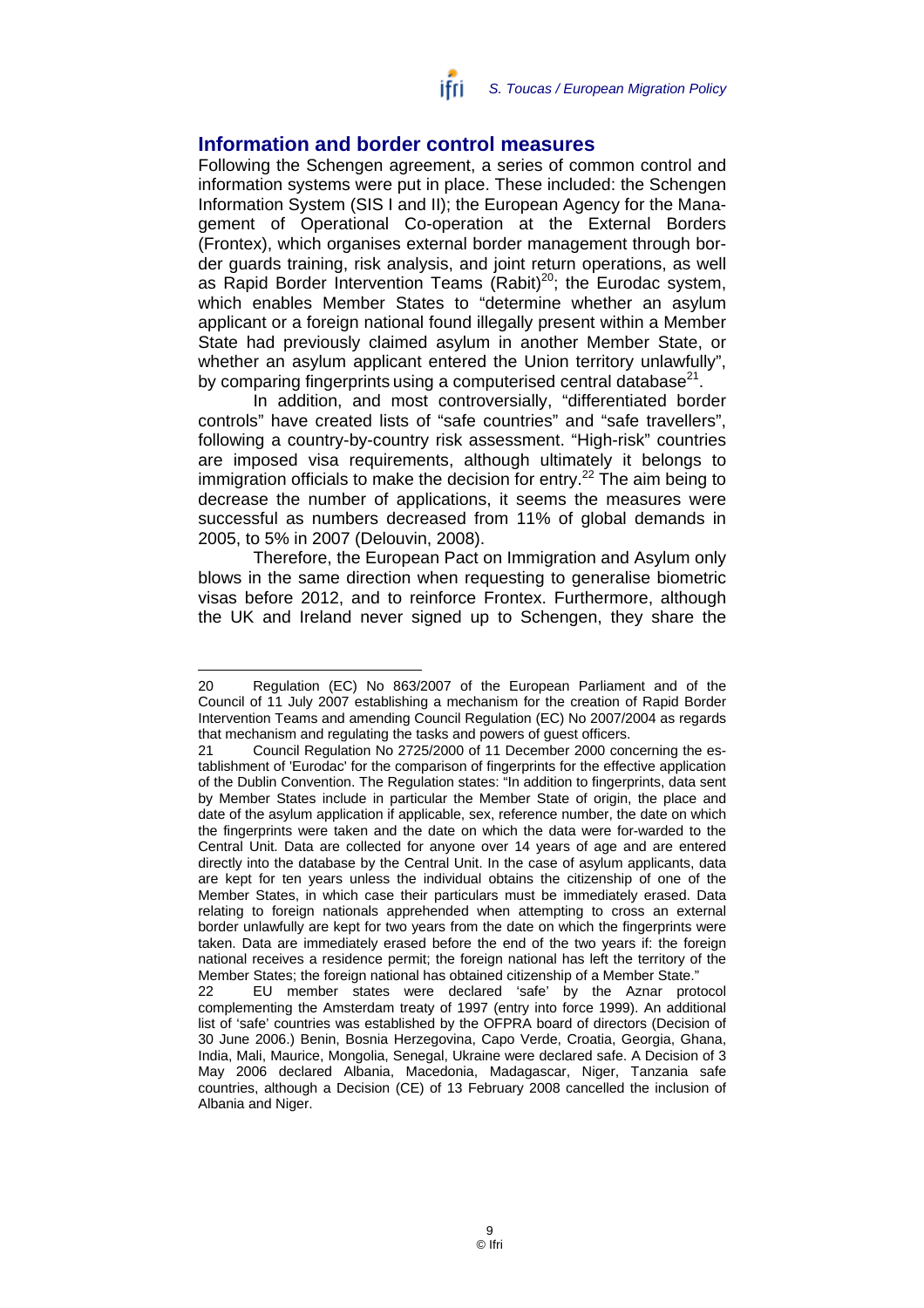

main aspects of the Schengen "Acquis"<sup>23</sup> –police and judicial cooperation in criminal matters, the fight against drugs, and the Schengen Information System $24$ –, and have done so almost from the beginning.<sup>25</sup> It was also under the UK presidency that the Global Approach to International Migration (adopted in December 2005 by the European Council) was launched. The Global Approach sets out a series of measures to organise legal migration and prevent illegal migration from Africa (under the "co-development" rhetoric), that the European Pact on Immigration and Asylum clearly echoes. In the UK, the use of e-border technologies and biometric data is hoped to allow for "early risk-profiling against immigration, customs, serious organised crime and counter-terrorism risks", before the traveller reaches the UK (COSU, 2007: 41). The e-border programme that is currently being tested through Project Semaphore "processes 27 million passengers per annum, has issued 16,000 alerts to date, and resulted in 1,300 arrests" (COSU, 2007: 41).

#### **Return and detention**

The "Return Directive"<sup>26</sup> adopted in June 2008, sets out EU-wide rules and procedures on the return of irregular immigrants. According to the text, irregular migrants can be put into custody for an initial period of 6 months, which can be renewed for up to 12 months under certain conditions (for example, if the country of origin is not willing to co-operate and take back "its" national; or if the person found to be in an irregular situation is not "voluntarily" accepting to return to his or her country of origin $^{27}$ ). In total, migrants in an irregular situation could remain in custody for 18 months. They could also be subjected to a 5 year interdiction to return to European countries, in case of non-cooperation during the return process. In terms of rights, there is an obligation for states to provide legal assistance to irregular migrants who have been evicted. There is also a right to appeal the decision of eviction.

 23 See the Amsterdam Treaty, Protocol on Ireland and the United Kingdom, detailing the modalities of the 'opting in- opting out' system.

<sup>24</sup> Whilst Europol focuses on investigations into organised crime, the Schengen Information System (SIS) I and II focuses on the prevention and detection of threats to public order and security.

<sup>25</sup> UK's request of March 1999, to be associated to police and judicial cooperation in criminal matters, the fight against drugs and the Schengen Information System was approved by Council Decision of 29 May 2000 (Official Journal L 131 of 1 June 2000).

<sup>26 (</sup>COM(2005)0391 – C6-0266/2005 – 2005/0167(COD)) 'on the proposal for a directive of the European Parliament and of the Council on common standards and procedures in Member States for returning illegally staying third-country nationals'. The draft directive was adopted by Parliament by 369 votes to 197 with 106 abstentions, on June 18, 2008.

<sup>27</sup> In that respect, it should be noted that IOM representatives conceded that several migrants who had returned to their home country through one of IOM's Voluntary Return Programmes, had expressed the will or had actually gone back to European territories.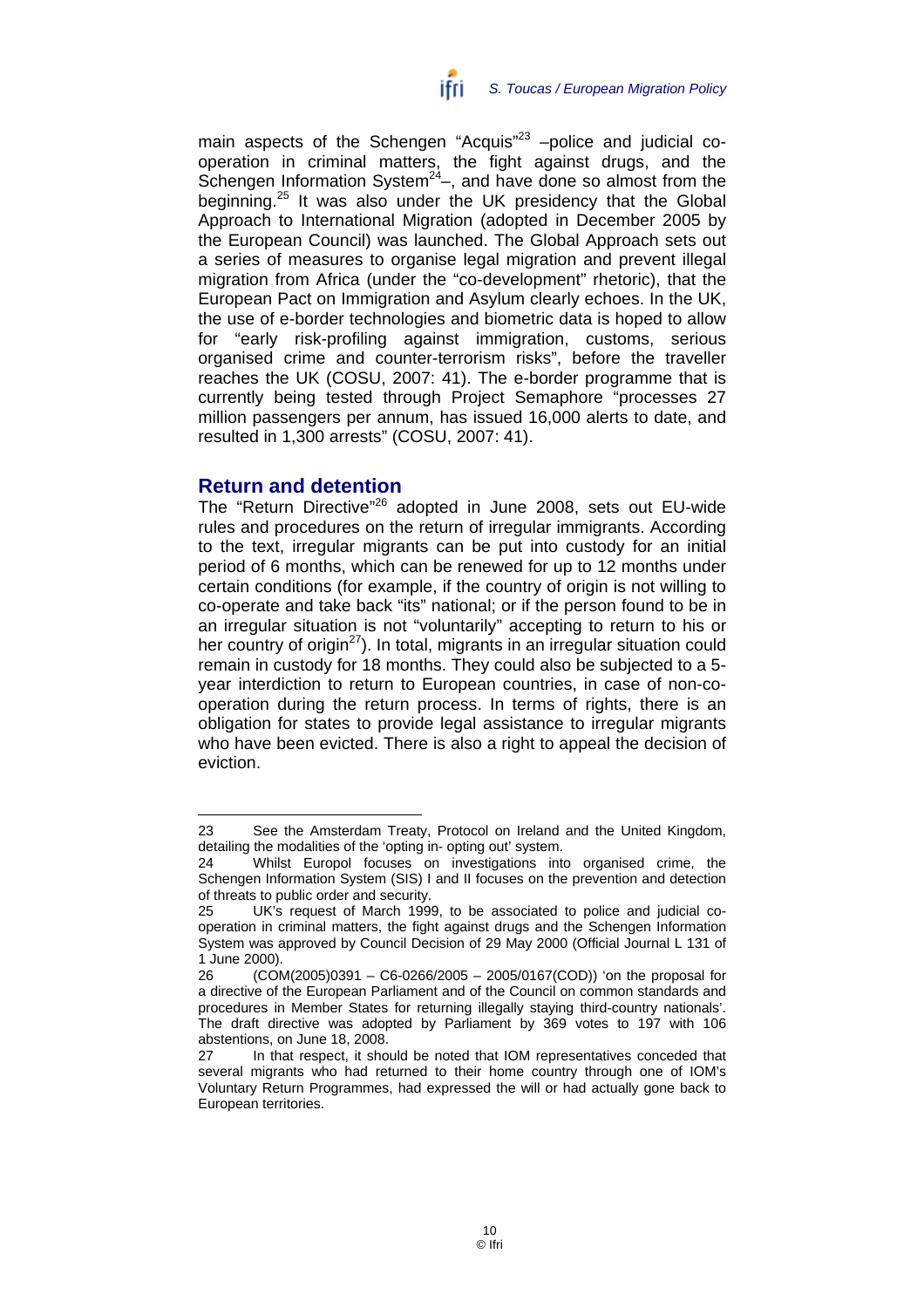The "Return Directive" follows up previous developments emphasising the need for a common return programme: a Commission Communication of 15 November 2001 already presented a common return policy as an integral part of the fight against illegal immigration. The Green Paper on a Community Return Policy of 10 April 2002 elaborated further on the issue, but Member States failed to agree on the question, and it was raised again during the European Council in Seville; the informal Justice and Home Affairs Ministers meeting in Copenhagen (13-14 September 2002); in a Commission proposal (adopted in September 2005) for a Directive on common standards and procedures in Member States for returning illegally staying third-country nationals; and in the Commission Communication of July 2006 on policy priorities in the fight against illegal immigration of third-country nationals (COM (2006) 402), which had a human rights protection focus.

Similarly, the European Pact on Immigration and Asylum reemphasises the common return policy. Controlling "illegal immigration by ensuring that illegal immigrants return to their countries of origin or to a country of transit" is one of the "five basic commitments" of the European Pact on Immigration and Asylum.<sup>28</sup> This is to be done through:

> Prevention: "greater co-operation between Member States and the Commission and the countries of origin and of transit in order to control illegal immigration under the Global Approach to Migration";

> Mutual Recognition of Return decisions: "illegal immigrants on Member States' territory must leave that territory. Each Member State undertakes to ensure that this principle is effectively applied with respect for the law and for the dignity of the persons involved, giving preference to voluntary return, and each Member State shall recognise the return decisions taken by another Member State";

> Facilitated Return through "co-development" tides: "all States are required to readmit their own nationals who are staying illegally on the territory of another State".<sup>29</sup>

<sup>28</sup> The four others, however, also have links with fighting irregular migration: making 'border controls more effective'; constructing 'a Europe of asylum'; creating 'a comprehensive partnership with the countries of origin and of transit in order to encourage the synergy between migration and development'; and organising 'legal immigration to take account of the priorities, needs and reception capacities determined by each Member State, and to encourage integration'.

<sup>29</sup> The Pact is not legally binding. It is a political document, which aims at influencing policy developments on immigration before the adoption of the third Five year Plan (that will follow the Hague Programme during the second half of 2009, under Swedish Presidency).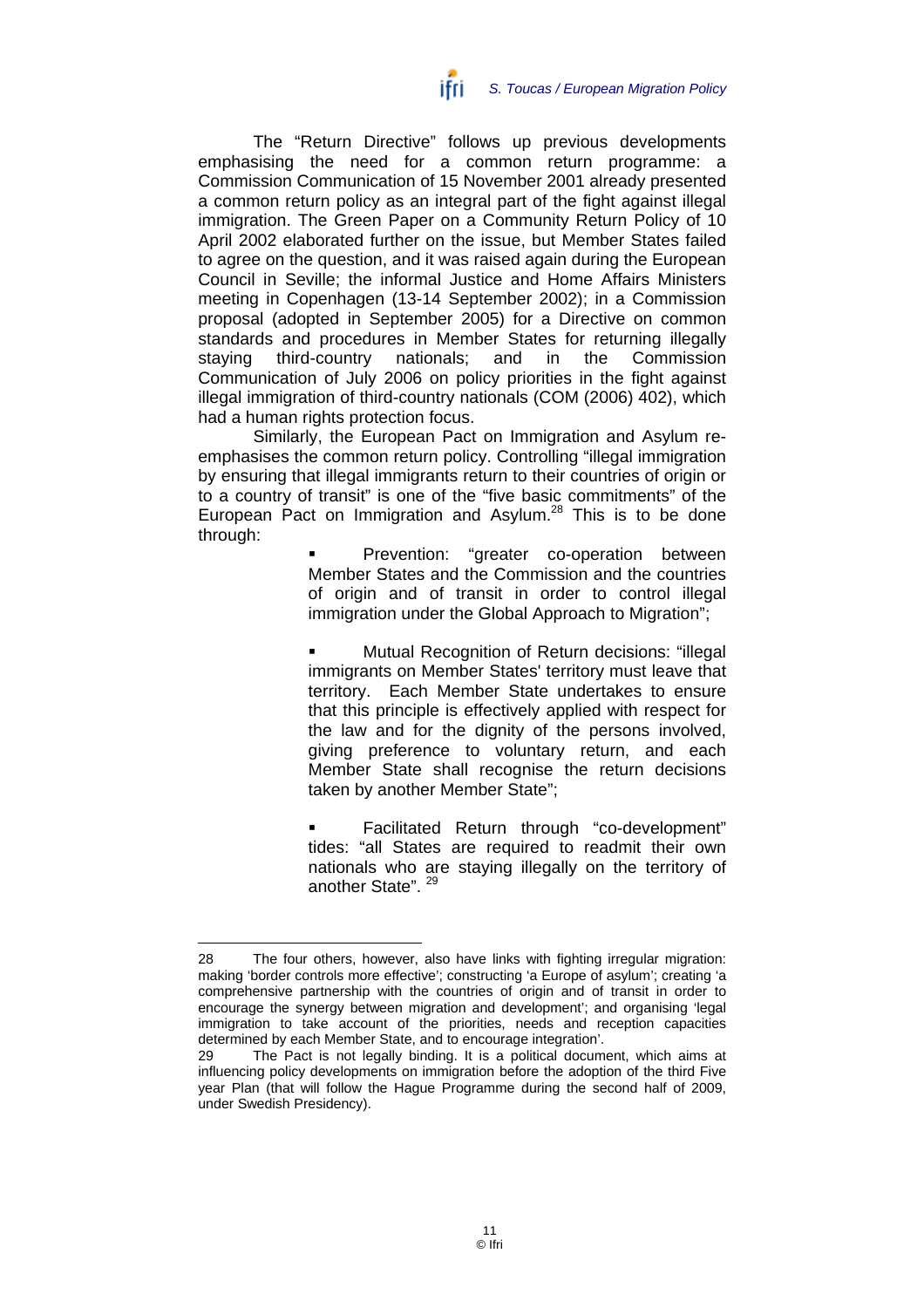#### **Regularisation**

The drafting of the European Pact on Immigration and Asylum illustrates further the restrictive turn taken by common irregular migration policy. The first version of the European Pact on Immigration and Asylum simply forbid mass regularisation campaigns. The latest version of the Pact, which was agreed upon on 15-16 October, states that the European Council agrees "to use only case-by-case regularisation, rather than generalised regularisation, under national law, for humanitarian or economic reasons" (section II.a).

ifri

"Regularisation" is commonly understood as "any process by which a country allows aliens in an irregular situation to obtain legal status in the country" (IOM, 2004). In Western Europe, around 4 million foreigners have been regularised throughout the last three decades, and almost 85% of them obtained their entitlement to stay in either Greece, Italy or Spain (Pastore, 2006).

There are indeed essential differences between European countries in the nature and in the scale of the regularisation programme they would favour. Whilst France and the UK mainly implemented "permanent" regularisation, the Netherlands, Germany, Spain, Italy and Greece favoured "one-shot" programmes (De Bruycker et al., 2000). Another main distinction, opposes regularisation for "humanitarian" reasons to regularisation based on "economic" motivations.

There is, in that respect an essential difference between France and the UK. Whilst France, along with the Netherlands and Germany, tends to "recognise rights"-or regularise for humanitarian motive–, the UK, along with Spain, Italy and Greece, mostly "recognises political realities"30 (such as residency or employment practices) (De Bruycker et al., 2000).

Since the closing of European countries to work-related migration (1962 in the UK and 1974 in France), regularisation campaigns have been much more frequent in France than in other European countries. In France most regularisation schemes took place under a left wing government. Each time, quite a high number of people saw their status regularised (130,000 in 1981; 15,000 in 1991; 150,000 in 1997; though 6924 in 2006).

The latest measures taken in relation to regularisation in France are Article 40 of the Immigration Law of 20 November 2007, and the Ministerial Circular of 7 January 2008. These measures allow employers to ask for the regularisation of migrant workers that they want to employ, under the conditions that employers seal at least a one-year contract, and in a sector affected by high unemployment rates.

Quite distinctly, so far, no large-scale regularisation has taken place in the UK. If in June 2006, Immigration Minister Liam Byrne said that he would not rule out regularisation (JCWI, 2006), to date nothing has happened in that direction.

<sup>30 &#</sup>x27;Recognising rights, Recognising political realities' is the title of a JCWI Policy Paper that argues for the regularisation of irregular migrants. See: JCWI (2006).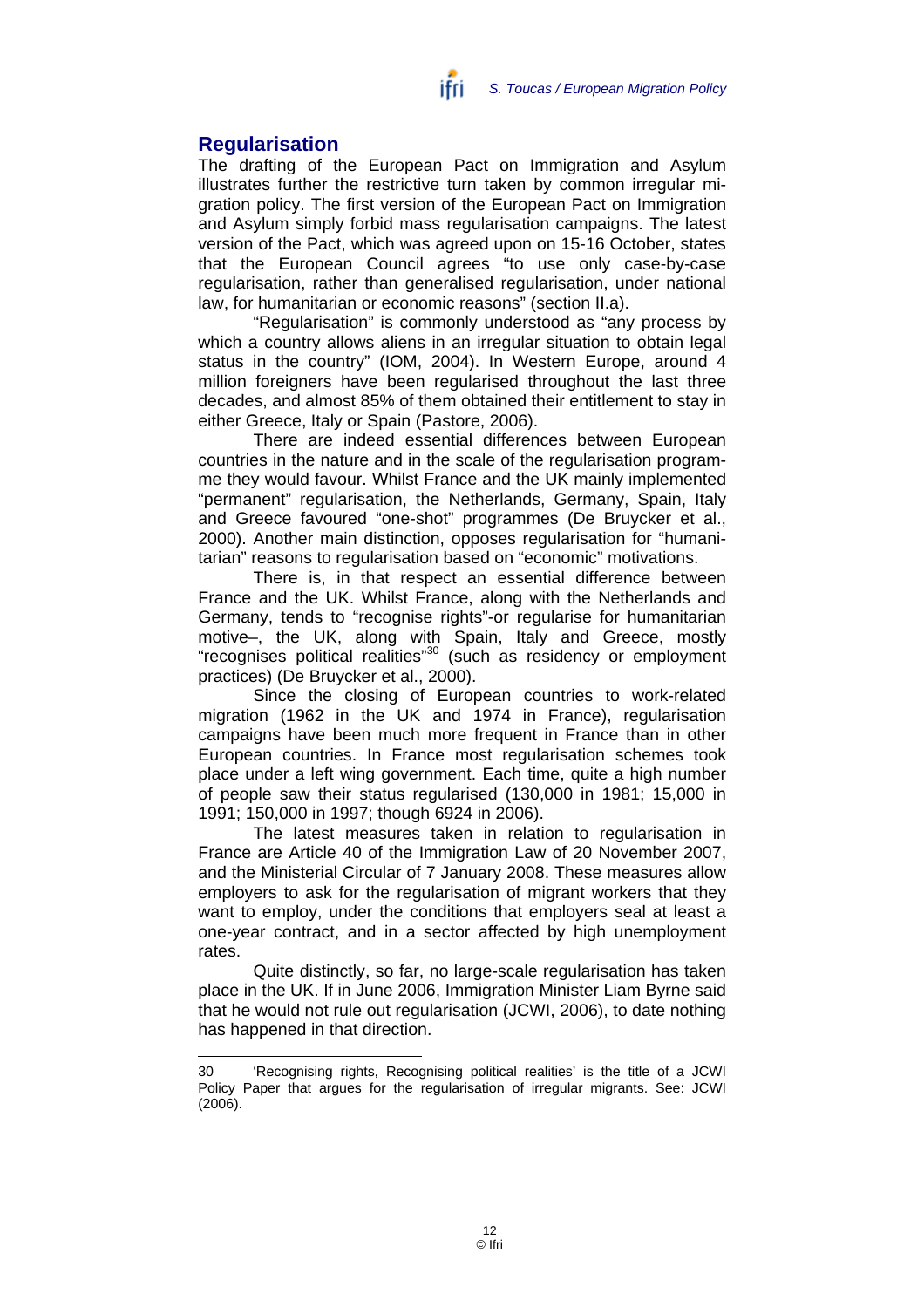

The European Pact on Immigration and Asylum, does not challenge national-level decision making in relation to regularisation.

## *Intergovernmental approach*

The fact that the UK did not "opt in" the Return Directive is the most obvious sign that the Europe "à la carte" consecrated with the Amsterdam Treaty is still ruling. The UK –as well as other EU Members- favours bilateral co-operation rather than being bound through common policies (see for example UK-France co-operation on the Sangatte case). Furthermore, although the Directive does imply a common policy, the decision to expulse irregular migrants still belongs to governments.

Similarly, the European Pact on Immigration and Asylum has been criticised for not bringing anything new to the common immigration policy. Its previous version did not even acknowledge the common "Acquis" in the field. Again, this confirms the prevailing intergovernmental logic that has been recurrently mocked by researchers and NGOs: "Typically, the country that holds the Presidency of the Union uses this platform to push its pet projects to satisfy its domestic electoral interests" (Guiraudon, 2003:271).

#### **Power competition**

According to Guiraudon (2003), power competition amongst political actors, and notably between Interior and Justice ministries and ministries of Foreign Affairs has up to now explained the development of migration policy.<sup>31</sup> Because the Parliament had been known as a fervent protector of the rights of third country nationals  $32$ , the recent extension of its power in the field of immigration opened hopes that the "Return Directive" would be amended. As explained by Lavenex (2006): "Since they are not exposed to the same competitive electoral pressure as member states' governments, and have a broader mandate, supranational actors, in particular the Commission and Parliament, pursue a more comprehensive approach to migration management than the Justice and Home Affairs (JHA) Council. Whereas, internally, the move towards the Community Method of policy-making tends to intensify reluctance towards transfers of

<sup>31</sup> Adopting a sociological approach, Guiraudon (2003:263) showed that: "Law and order officials in charge of migration control seeking to gain autonomy in intergovernmental settings linked their action to the single market and transnational crime. NGOs providing expertise to Commission units seeking competence in noneconomic areas jumped on the 'social exclusion' bandwagon by proposing antidiscrimination legislation. These developments – superimposed on policies regarding free movement of workers and services – are thus often contradictory and adhocratic."

<sup>32</sup> See for example the Vetter Report of 1987, the action of the Member of Parliament Glyn Ford against racism, and the position of the Civil Liberties, Justice and Home Affairs (LIBE) Commission.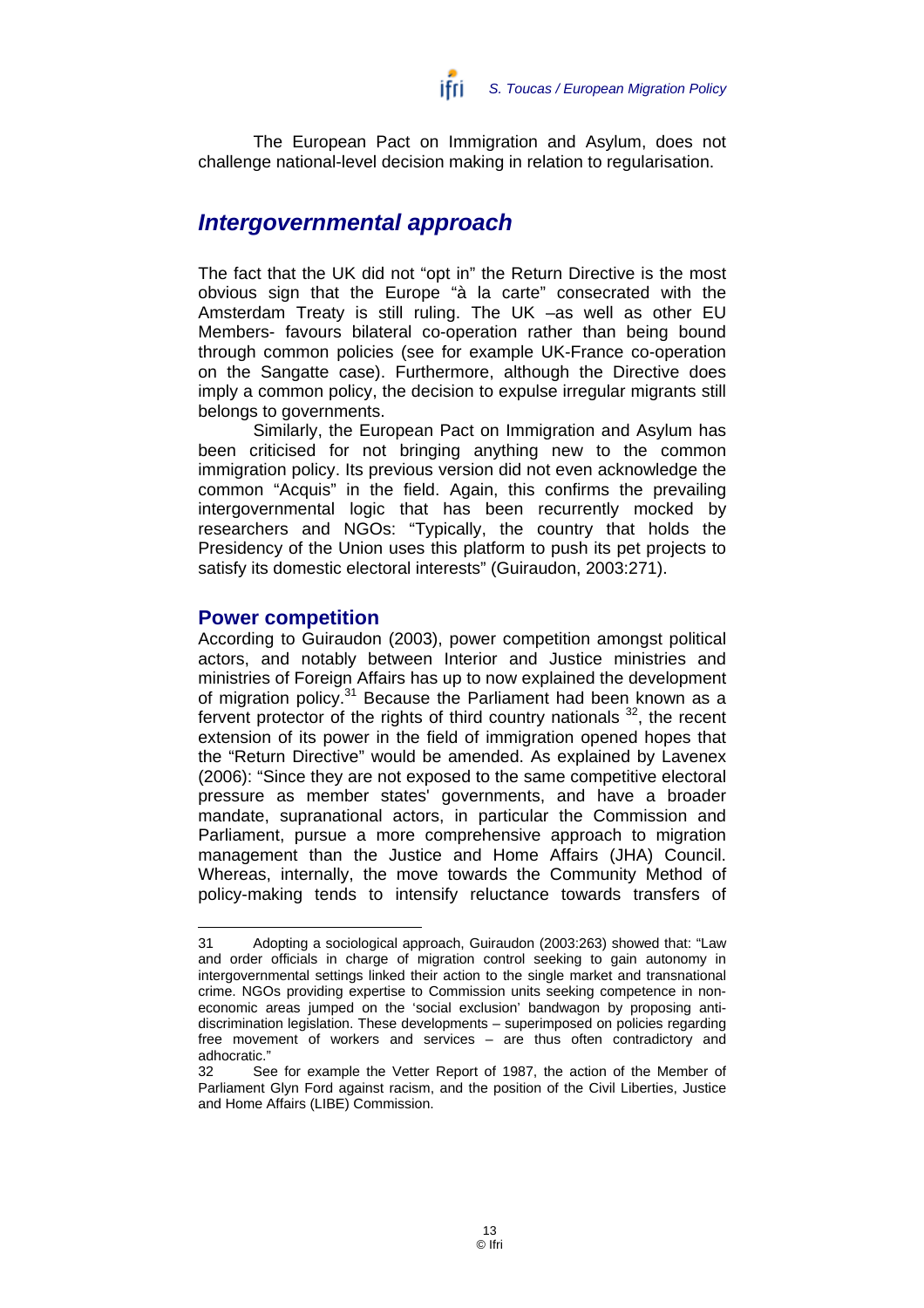sovereignty, externally it creates an impetus for co-operation without compromising national asylum and immigration systems."

In the UK, immigration policy, which was traditionally under the remit of the Home Office, is now understood as having crossdepartmental ties. The UK Border Agency now combines within a single border force what used to be the Border and Immigration Agency, Customs at the border, and UK Visas.

#### **Migrants as an asset**

Taking a slightly different approach, one could argue that the UK, France, and EU policies rest on a conception of migrants as an asset. The European Pact on Immigration and Asylum explains migration – and consequently, irregular migration– through the increasing gap between the rich and the poor: "International migration is a reality that will persist as long as there are differentials of wealth and development between the various regions of the world (…) The European Union, however, does not have the resources to decently receive all the migrants hoping to find a better life here."

Although the "return on investment" logic is most obvious in relation to legal migration (with the selection of profitable migrantsbased on skills, country of origin, financial means and knowledge), it also applies to irregular migrants. For example it is at stake in "voluntary return" programmes of the International Organisation for Migration (IOM), who attributes financial aid under the condition that migrants have thought of a business project. It is even at stake in the activities of IOM, which is a private organisation financed by States.

Another facet of this approach is the externalisation to the private sphere of the management of irregular migrants. Private companies have been charged to transfer migrants in an irregular situation from detention centres to airports and tribunals (e.g. Palaiseau, in France); charter flights assure the return of migrants to their country of origin or to a transit country. The French Ministry of Immigration recently contested the "monopoly" of the organisation Cimade, which has been up until now in sole charge of inspecting "Administrative Retention Centres"  $(CRA)^{33}$  Cimade has just brought the case to the Council of State, arguing that "third country nationals" rights could not be assimilated to a market"<sup>34</sup>

<sup>33</sup> Decree of 22 August 2008

<sup>34</sup> See: <www.lemonde.fr/societe/article/2008/10/22/ centres-de-retention-la-cimade-attaque-en-justice-maisrepond-a-l-appel-d-offre81110004\_3224.html>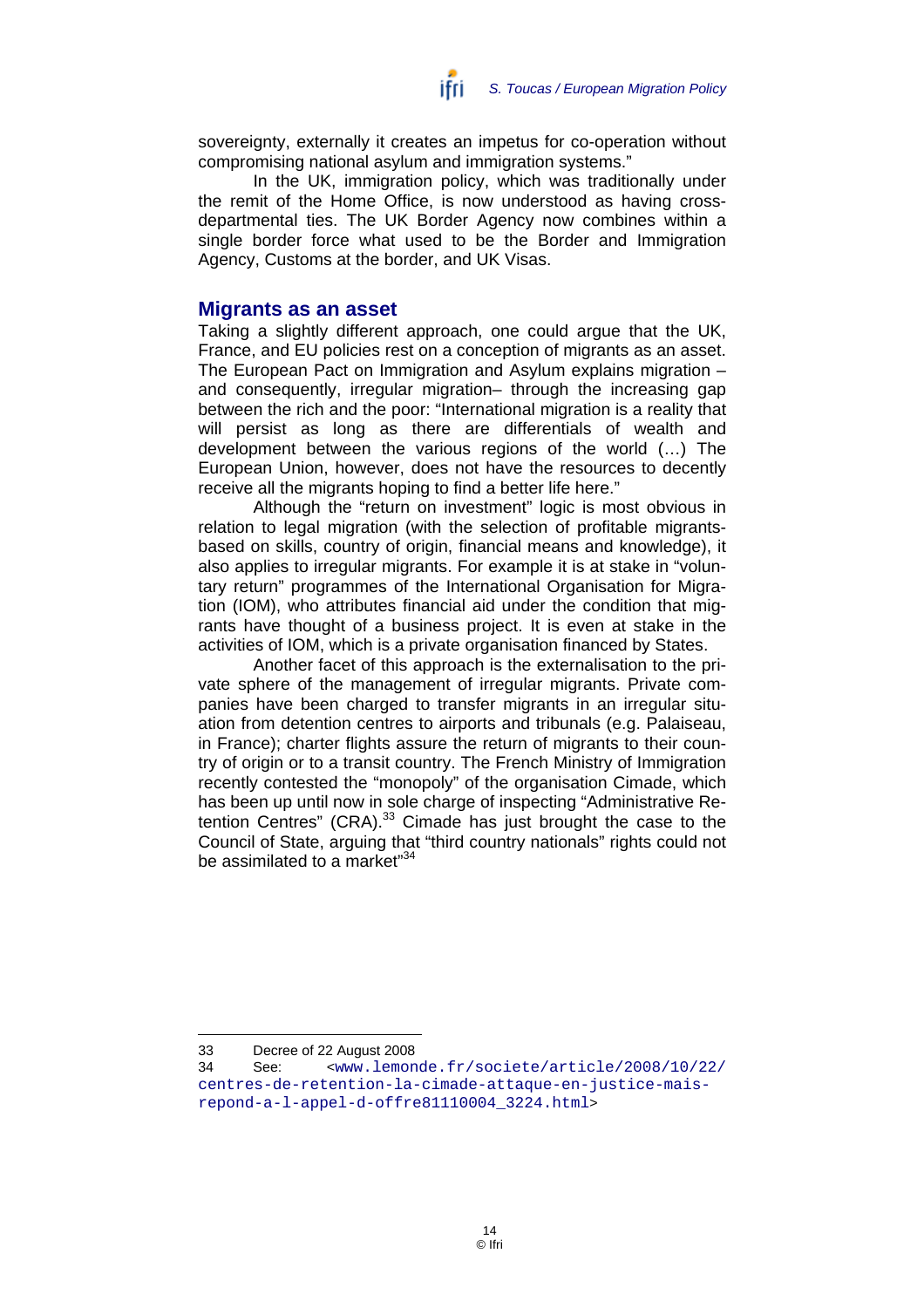# **At what cost are current irregular migration policies implemented?**

The only way for Member States to depart from a directive is to adopt softer measures than the ones put forward in the text. In the case of the Return Directive however, the maximum of 18 months custody period is already much higher than the maximum allowed in most EU countries.35. In France, the Minister of Immigration Brice Hortefeux assured that the maximum 32 days would not be raised.<sup>36</sup> However, Michel Rocard and Jacques Delors demonstrated that in practice, in France, the actual amount of time needed to organise the return of an undocumented person is about 10 days. 37

An early assessment of recent immigration policy developments showed that the French government was taking steps towards opening up the protection of migrants to service provider competition, whilst the Italian government had doubled the number of detention centres and had allowed the military to join police and national guard forces in these detention centres (Migreurop, 2008). The financial cost of restrictive policies is huge. For example, the HERA I and II border control programmes for the Canary Islands, that were allocated a €3.5 million budget in 2006, saw that budget increased to a total €47.6 million for the period 2006-2008, and an additional €13 million was allocated in 2008. All this in spite of very low "return on investment": over four months (from 11 August 2006 to 15 December 2006), only 3,500 people had been intercepted through the HERA programme (Bertossi, 2008).

<sup>35</sup> In Denmark, Estonia, Finland, Lithuania, the Netherlands, the UK and Sweden, the detention period is illimited. In France, migrants in an irregular situation who have been refused asylum can only be detained for 32 days. In Luxembourg, the maximum is 3 months, and in Belgium the maximum detention period is of 5 months that can be extended to 8 months. However in practice, detention is extended to a further 22 days if the return decision is contested. See : European Parliament, 12 June 2008. 'Retour des clandestions : vers des normes communes minimales . 36 See for example, the European Association for the Defense of Human Rights (AEDH), Available at: <www.aedh.eu/IMG/pdf/

Communique sur la Directive Retour- 19 juin 2008.pdf> 37 *Le Monde*, 18 June 2008. 'L'Europe doit respecter la dignité des sanspapiers'.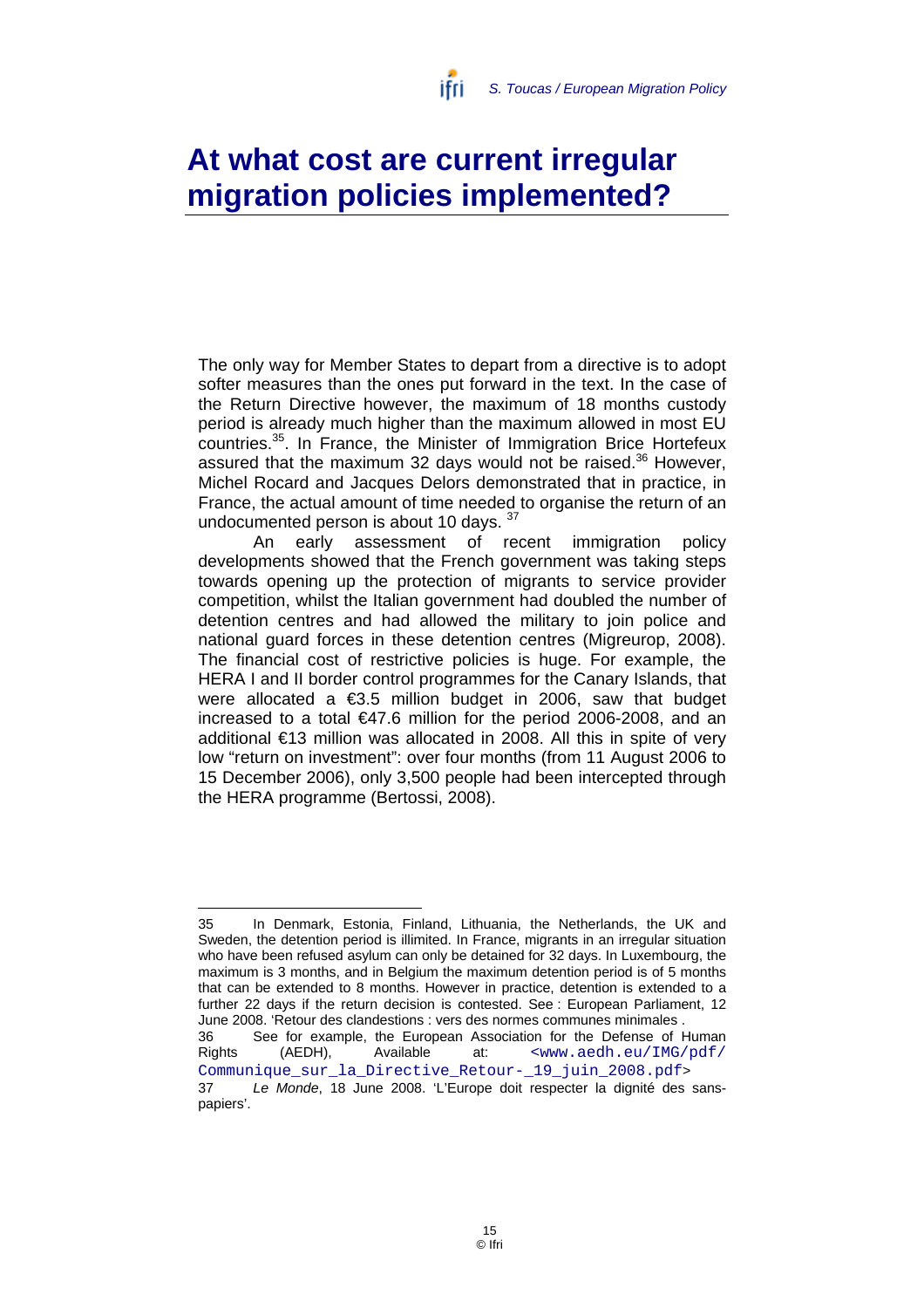### *Costs for migrants*

#### **Victims of trafficking**

 $\overline{a}$ 

Trafficking is one of the irregular modes of entrance of a person on a foreign territory. Usually, trafficked persons do not possess any ID document, either because these have been confiscate by traffickers, or because they never had any. As a result, trafficked persons are residing and working illegally, for example in France or in the UK. However, under article 3 e) of the UN Protocol to Prevent, Suppress and Punish Trafficking in Persons, trafficked persons are defined as victims and are to be protected as such $38$ .

In spite of legal protection, victims of trafficking are in practice often assimilated to "illegal migrants". Limanovska (2002:152) observed that in South Eastern Europe, law-enforcement agencies did not automatically refer victims to support programmes and shelter, but rather sent them to detention centres and prisons "in order to subsequently deport them". Therefore part of the problem lies in identification mechanisms and the lack of training of law enforcement officers to identify victims of trafficking (OSCE/ODIHR, 2004).

Another aspect of the problem is linked to quota-like policies. Already in 2005, the anti-trafficking unit of the OSCE/ODIHR opened a conference on the repatriation of victims of trafficking to their country of origin, by expressing concerns that "trafficked victims will increasingly become the victims of expedited deportation processes. Measures to ensure the rapid removal of "illegal migrants" can obscure the need to identify trafficked victims and may lead to their detention and summary deportation, sometimes within hours. Consideration for the safety of trafficked persons in these circumstances are rarely taken into account." 39

Against that background it should be reminded that under international law, the repatriation of a victim of trafficking is only to take place "with due regard to the safety of that person". <sup>40</sup> Furthermore, the EU Council Directive *on the residency permit issued to third country nationals who are victims of trafficking in human* 

<sup>38</sup> The crime of trafficking itself is defined in the Convention on Transnational Organised Crime and its complementary Protocols; the Protocol to Prevent, Suppress and Punish Trafficking in Persons, Especially Women and Children (known as the Palermo Protocol because it was adopted in Palermo); and the Protocol Against the Smuggling of Migrants by Land, Sea and Air; adopted by General Assembly Resolution 55/25 on 15 November 2000.

<sup>39</sup> See: Organisation for the Security and Co-operation in Europe (OSCE)/ Office for Democratic Institutions and Human Rights (ODIHR), Anti Trafficking Unit, 2005. Is the return of trafficked victims always safe? Side Event for Trafficking, Warsaw. 27 September 2005. Available <www.osce.org/documents/odihr/2005/09/19177\_en.pdf>

<sup>40</sup> See: UN Protocol to Prevent, Suppress and Punish Trafficking in Persons, especially Women and Children, adopted by General Assembly Resolution 55/25 on 15 November 2000.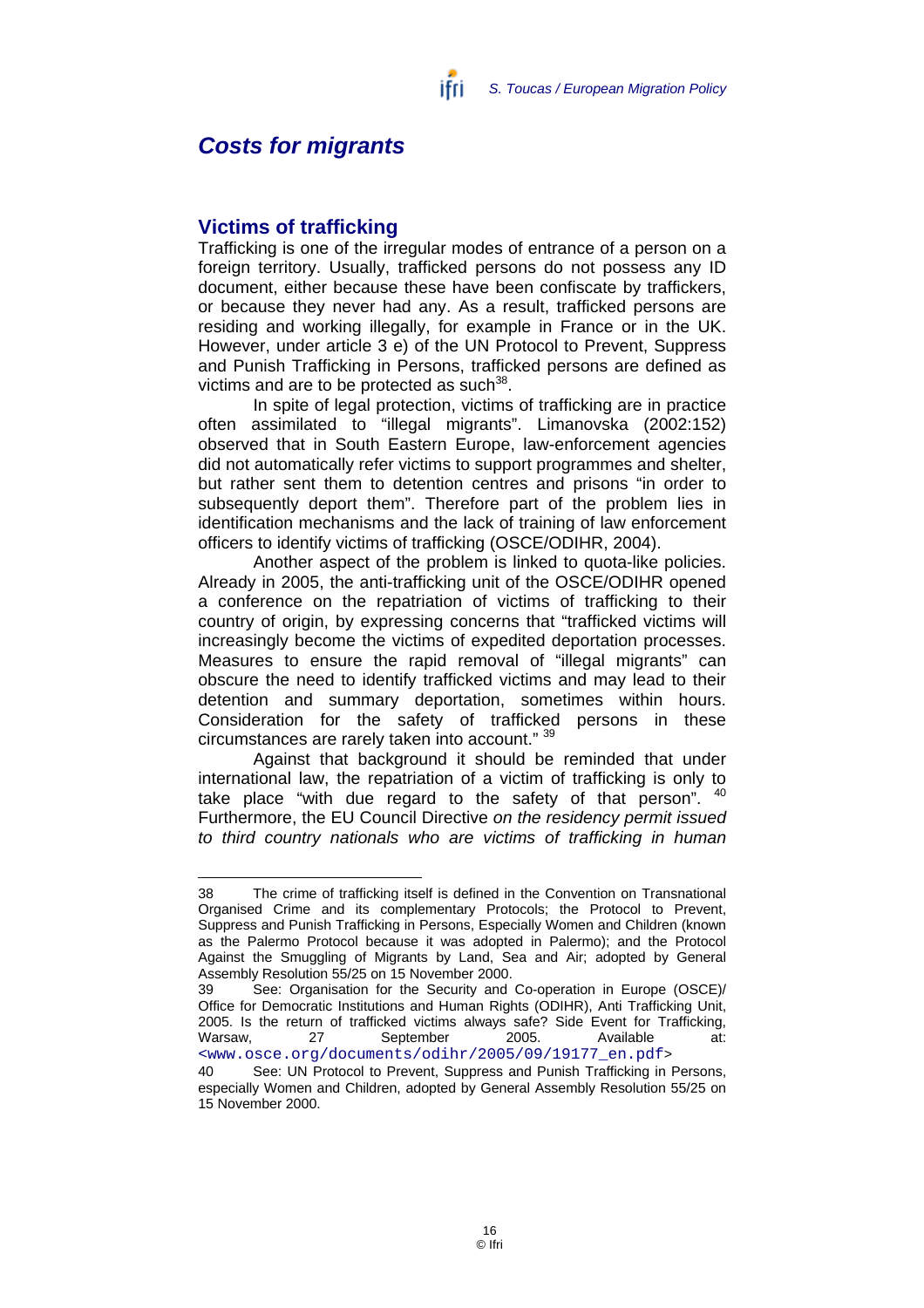

*beings or who have been the subject of an action to facilitate illegal immigration, who co-operate with the competent authorities* (2004/81/EC – 29 April 2004) states that only if during the period for reflection the victim's clear intention to co-operate with authorities is established, he/she can be issued a temporary residency permit for a period of at least 6 months. Whilst the Republic of Ireland transferred the Directive into national law with the entry into force on 7 June 2008 of the Criminal Law (Human Trafficking) Act 2008, the UK have opted out of the EU Council Directive.

#### **Asylum seekers and refugees**

The European Pact on Immigration and Asylum, along with measures organising the return of migrants, still presents asylum as an immigration question.<sup>41</sup> The French government is currently attempting to support the Pact by asserting that France will remain a country of "refuge" <sup>42</sup>, whilst at the same time emphasising the need to fight abuses of asylum legislation. Although the Minister of Immigration emphasised that asylum seekers were not part of the "suffered" (*subie*) immigration (MIINCD, 2007), the administration in charge of the treatment of asylum claims has been reorganised, and procedures that deal with asylum claims have been accelerated. Since 2005, it takes the French Office for the Protection of Refugees (OFPRA) only a few months to deal with asylum claims, whilst it used to take more than two years. <sup>43</sup> The number of "returned" people has also tremendously increased. As a direct result, the number of asylum claims declined from 50,547 in 2004, to 26,269 in 2006. The number of asylum applications only started increasing again in 2007, following the war in Iraq. In 2007, France was the third country with the highest number of asylum applications (29,200), after the US (49,200) and

<sup>41</sup> Previous measures adopted since Tampere (1999), in application of the common asylum policy, included: the Council Regulation Dublin II (EC) No 343/2003 of 18 February 2003, establishing the criteria and mechanisms for determining the Member State responsible for examining an asylum application lodged in one of the Member States by a third-country national; and replacing the Dublin Convention determining the State responsible for examining applications for asylum lodged in one of the Member States of the European Communities (Official Journal C 254 , 19/08/1997); the Council Directive on minimum standards for giving temporary protection in the event of a mass influx of displaced persons and on measures promoting a balance of efforts between Member States in receiving such persons and bearing the consequences thereof (2001/55/EC of 20 July 2001); the Council Directive laying down minimum standards for the reception of asylum seekers (2003/9/EC of 27 January 2003); Council Directive on minimum standards for the qualification and status of third country nationals or stateless persons as refugees or as persons who otherwise need international protection and the content of the protection granted (2004/83/EC of 29 April 2004).

<sup>42</sup> Brice Hortefeux, discourse of October 2, 2008.

<sup>43</sup> Vie Publique, 23 June 2005. 'Contrôle de l'immigration: vers une immigration choisie?' Dossier d'actualité. Available at: <www.viepublique.fr/actualite/dossier/controle-immigration/ controle-immigration-vers-immigration-choisie.html>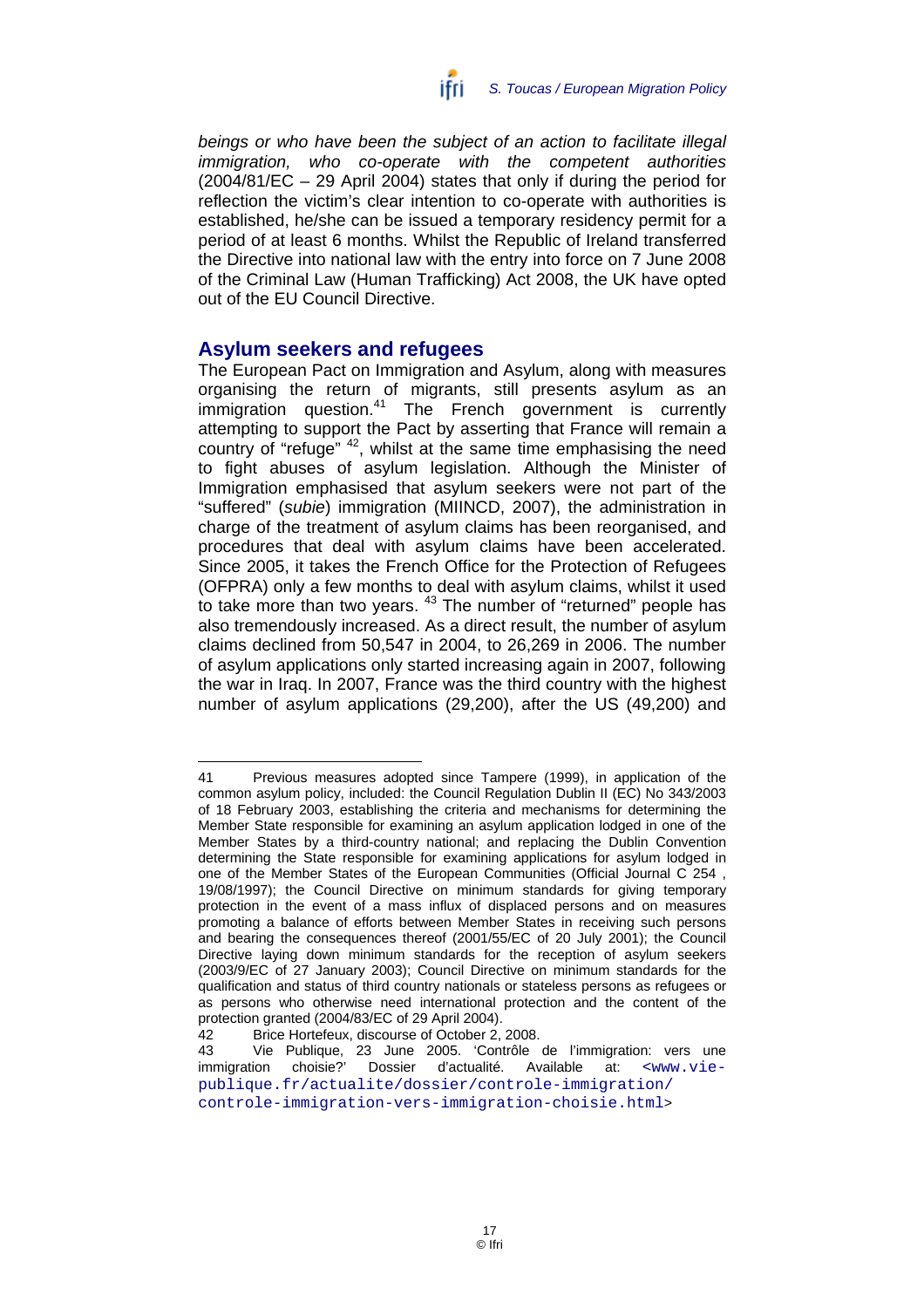Sweden (36,200). The UK was the fifth, with 27,900 applications (UNHCR, 2008).

The right to asylum is a personal fundamental right. It is protected under the UN Universal Declaration of Human Rights, article 14.1 (1): "Everyone has the right to seek and to enjoy in other countries asylum from persecution". Its recognition cannot depend on States" discretionary power, and any restriction to the right to asylum would violate the 1951 Geneva Convention Relating to the Status of Refugees. Furthermore, and in relation to the "return trend" discussed above, it should be noted that article 1, A2) of the Geneva Convention defines a refugee as: (any person) "owing to well founded fear of being persecuted for reasons of race, religion, nationality, membership of a particular social group or political opinion, is outside the country of his nationality and is unable or, owing to such fear, is unwilling to avail himself of the protection of that country; or who, not having a nationality and being outside the country of his former habitual residence as a result of such events, *is unable or, owing to such fear, is unwilling to return to it.*"

## *Costs for the EU*

 $\overline{a}$ 

The European Pact on Immigration and Asylum is presented as a groundbreaking instrument for setting up a common immigration policy. However, when focusing on one aspect of the programme it puts forward -namely regularisation, it becomes obvious that policy making still takes place at the national level. On the one hand, by choosing to push for return programmes rather than regularisation, the French-led Pact confirms that European States representatives are not ready to establish fully common policy making in the field of migration and asylum, and thereby to abandon part of their power to supra-national institutions.

Instead, the Pact places emphasis on security as usual, and externalises missions of regulation through co-operation with third country governments. Even the very decision of return is abandoned to migrants, thanks to the "voluntary" return rhetoric. Tighter filtering at EU external borders suits the UK's agenda, and acts like a second ring around the already fortified island, which is attempting to become "one of the toughest barriers in the world"<sup>44</sup>.

It is undeniable that regularisation programmes do have limitations as well as strengths. The problem is that these are almost not discussed. Whilst "critics claim that regularisation programmes reward lawbreakers and create a pull effect for irregular migration (and that) many persons who are regularised lapse back into irregularity"; "those in favour of regularisation programmes argue that

<sup>44</sup> Home Secretary Jacqui Smith's Discourse, 19 August 2008. Available at: <www.bia.homeoffice.gov.uk/sitecontent/newsarticles/hite chelectricborders>. See also Home Office (2008).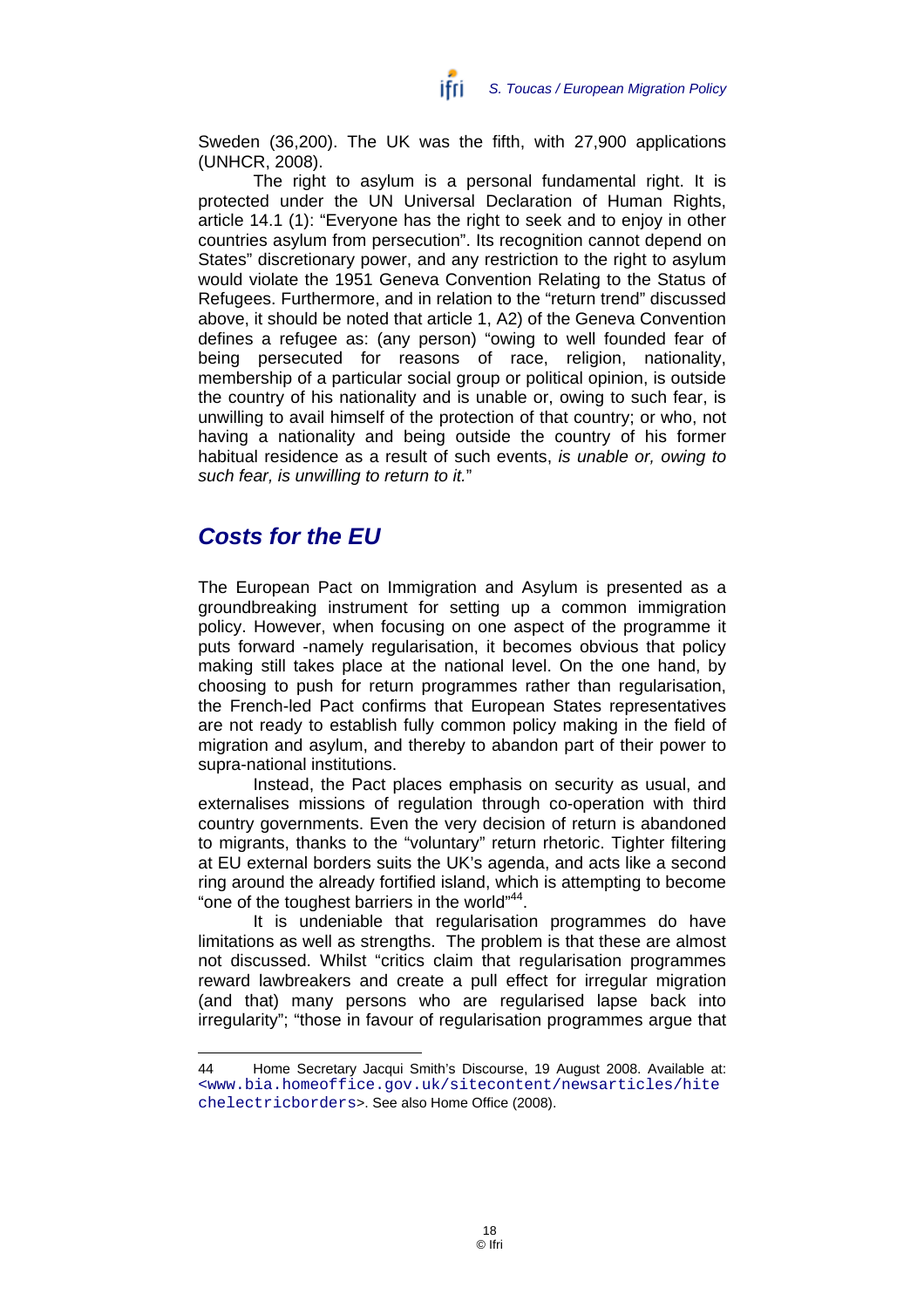they provide a solution for the human rights and human dignity concerns of migrants in an irregular situation. They also claim that such programmes reduce the size of the undocumented population, encourage circular migration, decrease the likelihood of exploitation of migrants, reduce the size of the underground economy and have a positive impact on tax revenues and social security contributions."45

Most studies on the impact of regularisation programmes have shown that these are generally well-received by the whole spectrum of people affected by them. For example the 2005 Spanish regularisation of over 570,000 irregular migrants was welcomed by all "irregular migrants, civil society, employers and trade unions, as well as by the majority of politicians in Spain<sup>n46</sup>. Furthermore, the main argument of a spill-over effect has not been verified (Migration Policy Institute, 2004).

On the other hand, the type of regularisation programmes that the Pact is pushing for (case- by-case rather than generalised, under national law, for humanitarian or economic reasons) equally demonstrates an interest in maintaining intergovernmental policymaking. Irregular migration is only viable because there are possibilities for shadow-economy employment once in Europe. Therefore, "there is a clear link between illegal migrants and the labour market" (Frattini, 2007). And regularisation is the bridge between irregular migration and labour migration. Common regularisation programmes would imply common legal migration policies, and the creation of actual common labour markets: the common fixation of legal channels for entry as much as the common determination of integration models and policies. With the UK still reluctant to become a full-time Schengen member, Member States are avoiding getting into common integration policy discussions. Language prerequisites and the integration contract wanted by the French government (MIINCD 2007), resort to national characteristics rather than to common ones. In both France and the UK, integration is often promoted as a one-way process, <sup>47</sup> and the position defended by the French Presidency seems to suit both UK and France national interests: the blue card system, the French card system and the UK points system all go in the same direction.

 $\overline{a}$ 

<sup>45</sup> Parliamentary Assembly of the Council of Europe, Resolution 1568 (2007) on Regularisation programmes for irregular migrants.

<sup>46</sup> *Idem*.

<sup>47</sup> See for example, in France, MIINCD (2007).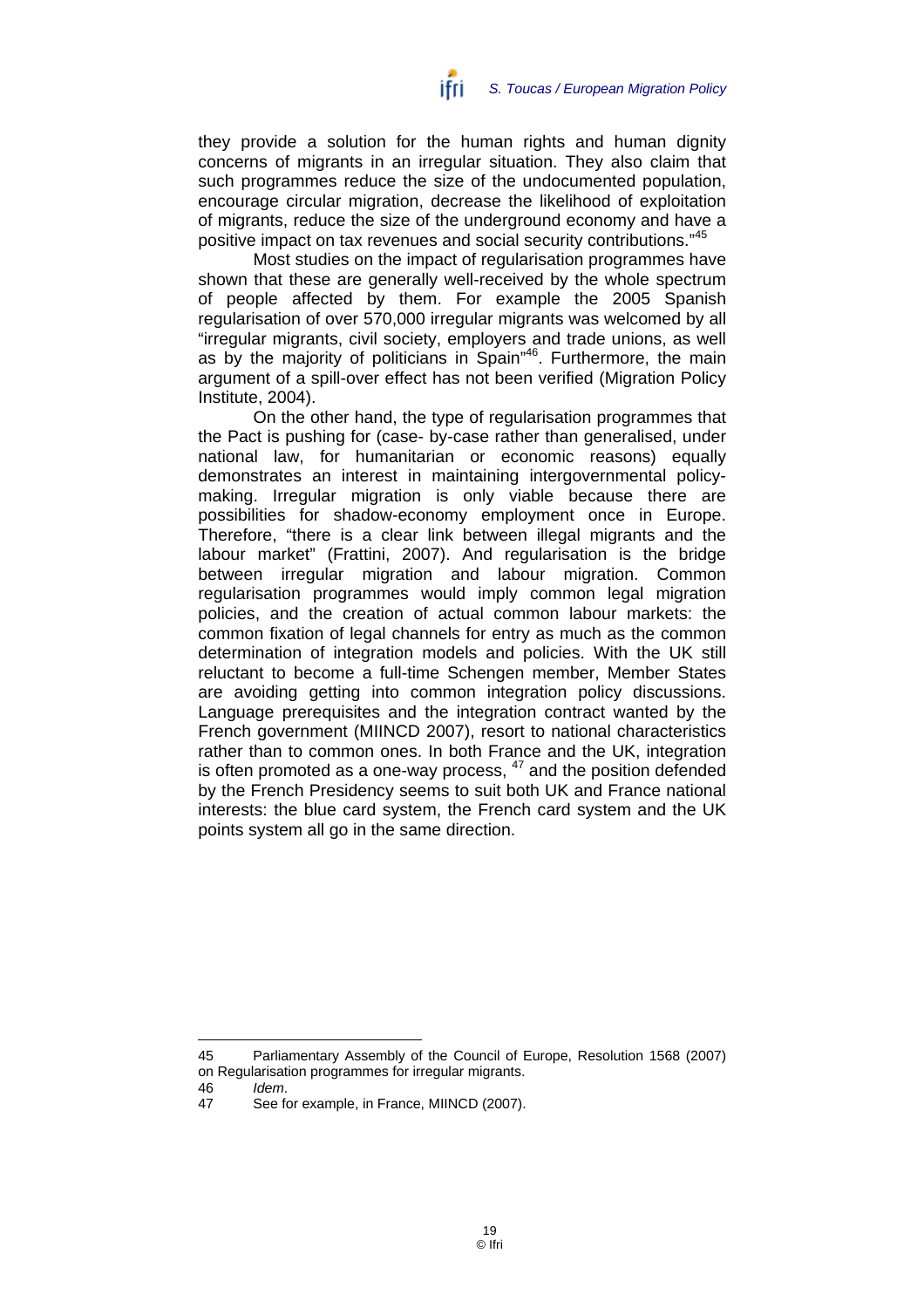

## **References**

- Bertossi, C., 2008. The Regulation of Migration: A Global Challenge. *Politique Etrangère*, 73, 189-202.
- Cabinet Office Strategy Unit (COSU), 2007. *Security in a Global Hub: Establishing the UK's New Border Arrangements*. London: Cabinet Office. Available at:

<www.cabinetoffice.gov.uk/~/media/assets/www.ca binetoffice.gov.uk/publications/reports/border\_ review%20pdf.ashx>

- Carrera, S., Guild, E., 2008. *The French Presidency's European Pact on Immigration and Asylum: Intergovernmentalism vs Europeanisation? Security vs. Rights?* CEPS Policy Brief No.170, September 2008. Centre for European Policy Studies (CEPS). Available at: <http://www.ceps.eu>.
- Carrera, S., 2007. *The EU Border Management Strategy. Frontex and the Challenges of Irregular Immigration in te Canary Islands.* CEPS Working Document No. 261/March 2007. Centre for European Policy Studies (CEPS). Available at: <www.ceps.eu>.
- De Bruycker, P., et al., 2000. *Regularisations of Illegal Immigrants in the European Union*. Brussels: Bruylant.
- Delouvin, P., 2008. Evolution récente du droit d'asile en France dans le contexte européen, *Migrations Société*, 20 (116).
- Düvell, F., 2008. "Being there". Eurotopics, 09 July 2008. Available at: <www.eurotopics.net/en/magazin/magazin\_aktuell/ illegalitaet-2008-07/duvell-hintergrund/>
- Frattini, F., 2007. "The Future of EU migration and integration policy". FT Business- LSE European Institute, The Future of Europe public lecture series, London, 23 February 2007.
- Gaubert, P., Bertossi, C., 2008. Compte rendu du Séminaire: "L'immigration: une chance pour l'Europe?", Cycle "Quelle Présidence Française pour quelle Europe?", 13 February, Ifri.
- Guiraudon, V., 2003. The Constitution of a European Policy Domain: A Political Sociology Approach, *Journal of European Policy*, 10 (2), 263-282.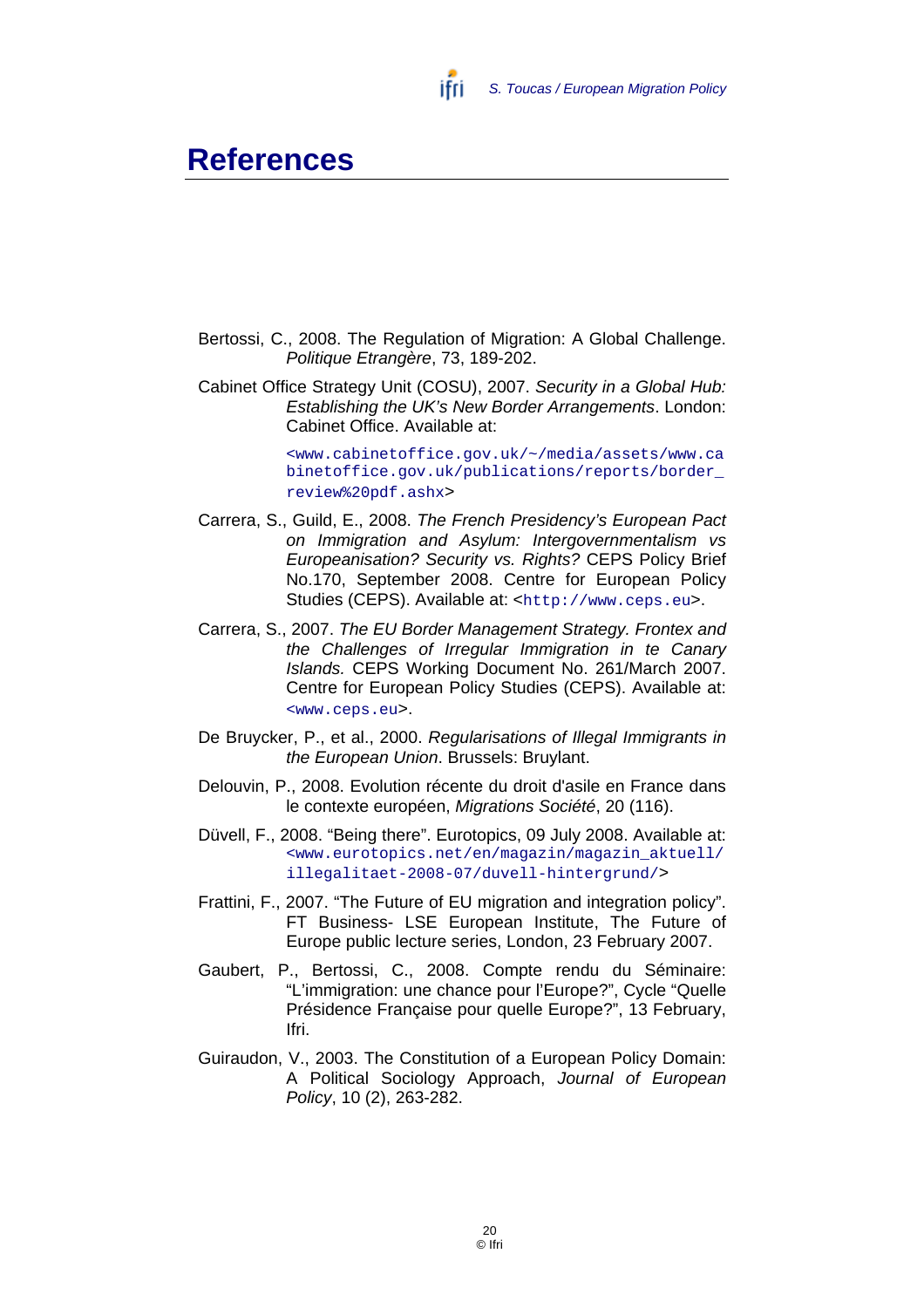- Hampshire, J., 2008. "Regulating Migration Risks: The Emergence of Risk-Based Border Controls in the UK". Available at: <www.lse.ac.uk/collections/MSU/papers/LMRG-Hampshire-paper.pdf>
- Home Office, 2005. *Illegal Working Taskforce. Regulatory Impact Assessment for Immigration, Asylum and Nationality Bill*. London: Home Office. Available at: <www.ukba.homeoffice.gov.uk/sitecontent/documen ts/aboutus/consultations/closedconsultations/il legalworking/previouslypublished/ria2005.pdf?vi ew=Binary>
- Home Office, Border and Immigration Agency, 2007. *Shutting Down Illegal Working in the UK. Illegal working action plan update and next steps of the consuiltation on the implementation of new powers to prevent illegal migrant working in the UK.* London: Home Office.
- Home Office, UK Border Agency, 2008. *A Strong New Force At The Border*. London: Home Office. Available at: <www.ukba.homeoffice.gov.uk/sitecontent/documen ts/managingourborders/astrongnewforceattheborde r/strongnewforce.pdf?view=Binary>
- IOM, 2004. International Migration Law Series, No. 1: Glossary on Migration, 2004.
- Joint Council for the Welfare of Immigrants (JCWI), 2006 a). Recognising rights, Recognising political realities. The case for regularising irregular migrants. London: JCWI. <www.jcwi.org.uk/campaigns/workersrights/Regula risationReport.pdf>
- Joint Council for the Welfare of Immigrants (JCWI), 2006 b). *The points-based system: Can it really make labour migration work for Britain? A critique of the PBS*, November 2006. London: JCWI.
- Koser, K., 2005*. Irregular migration, state security and human security*. A Paper prepared for the Policy Analysis and Research Programme of the Global Commission on International Migration (GCIM).
- Lavanex, S., 2006. Shifting up and out: the foreign policy of European immigration control, *Western European Politics* 29(2), 329-350.
- Limanowska, B., 2002. *Trafficking in Human Beings in Southeastern Europe: Current Situation and Responses to Trafficking in Human Beings in Albania, Bosnia and Herzegovina, Bulgaria, Croatia, the Federal Republic of Yugoslavia, the Former Yugoslav Republic of Macedonia, Moldova, Romania*. ODIHR/UNICEF/UNOHCHR.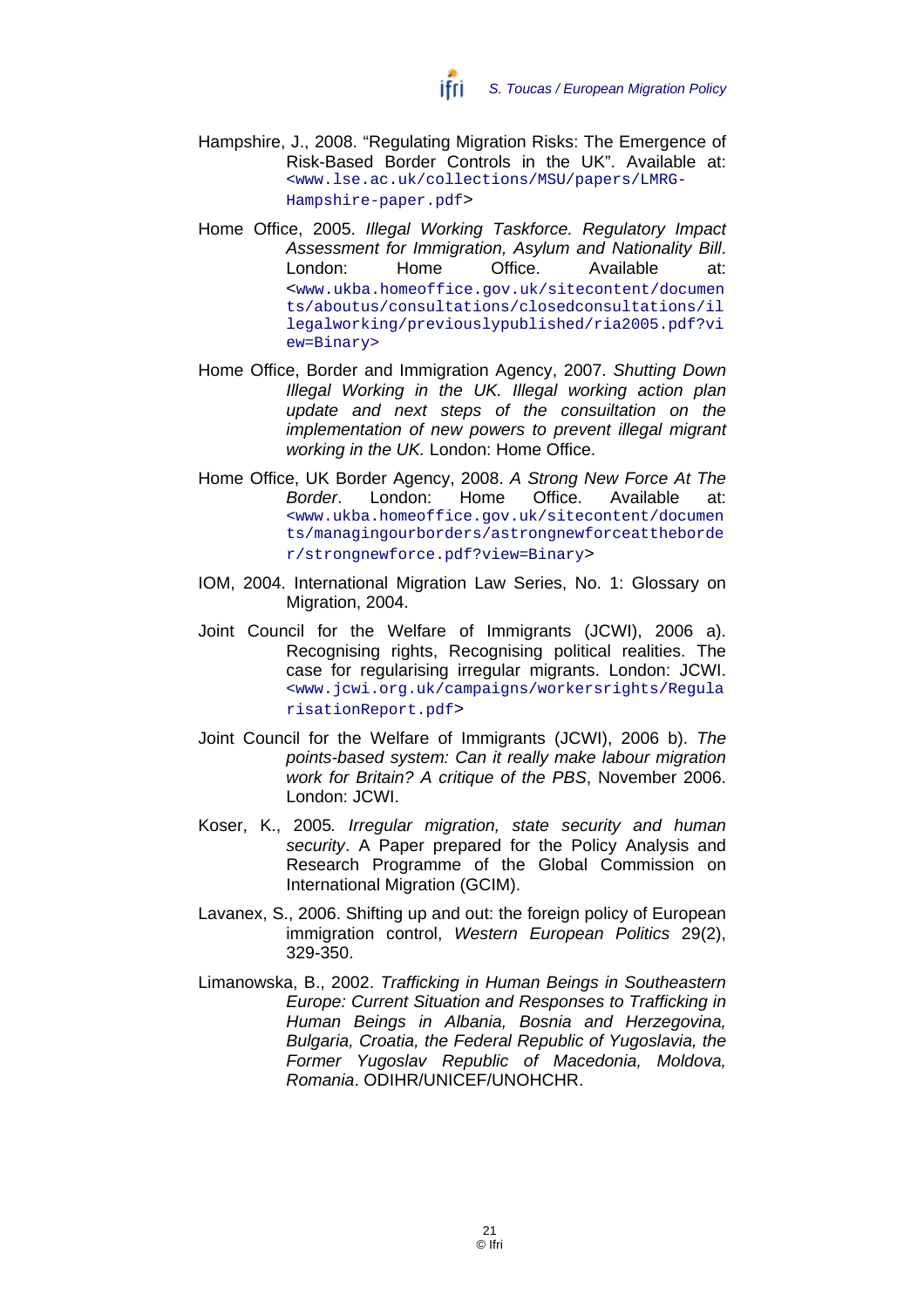- Migreurop, 14 October 2008. "Detention of foreigners: the first effects of the "return" directive". Available at: <www.migreurop.org/article1318.html>
- Migrant Rights Centre Ireland (MRCI), 2007. *Life in the Shadows: An exploration of Irregular Migration in Ireland*. Dublin: MRCI.
- Migration Policy Institute, 2004. "Managing Irregular Migration". Policy Brief 4. Dutch Presidency Conference on Asylum, Migration and Frontier, September 2004.
- Migration Watch, 2005. "The Illegal Migrant Population in the UK". Briefing Paper 9.15. Migration Trends. Available at: <www.migrationwatchuk.com/Briefingpapers/migrat ion trends/illegal migrant pop in uk.asp>
- Ministère de l'Immigration, de l'Intégration, de l'Identité nationale et du Codéveloppement (MIINCD), 2007. XVème Conférence des Ambassadeurs, Discours de M. Brice Hortefeux. Paris, 29 August 2007.
- Ministère de l'Immigration, de l'Intégration, de l'Identité Nationale et du Développement Solidaire, Mission Communication (MIINDS), 2008. *Les mesures organisant l'immigration professionnelle.* Paris: MIIINDS.
- Organisation for Security and Co-operation in Europe (OSCE)/Office for Democratic Institutions and Human Rights (ODIHR), 2004. *National Referral Mechanisms: Joining Efforts to Protect the Rights of Trafficked Persons. A Practical Handbook*. Warsow: OSCE/ODIHR. Available at: <www.osce.org/publications/odihr/2004/05/12351\_ 131\_en.pdf>
- Othily, G., Buffet, F.N., 2006. *Immigration clandestine : une réalité inacceptable, une réponse ferme, juste et humaine*, Rapport de la Commission d'enquête n° 300 (2005-2006) sur l'immigration clandestine. Paris: Sénat. Available at: <www.senat.fr/rap/r05-300-1/r05-300-1.html>
- Pastore, F., 2006. *Italian modes of migration regulation*. Paper presented at the IMISCOE Cluster A 1 Workshop on "Regular and irregular flows: quantities, processes and types of regulations in Europe II", Istanbul, 10-12 March 2006.
- Pian, A., 2008. Aux portes de Ceuta et Melilla : regard sociologique sur les campements informels de Bel Younes et de Gourougou, *Migrations Société*, 20 (116).
- Ruhs, M., Anderson, B., 2006. *Semi-Compliance in the Migrant Labour Market*. COMPAS Working Paper No.30, June 2006. Oxford: Centre on Migration Policy and Society (COMPAS). Available at: <papers.ssrn.com/sol3/ papers.cfm?abstract\_id=911280>